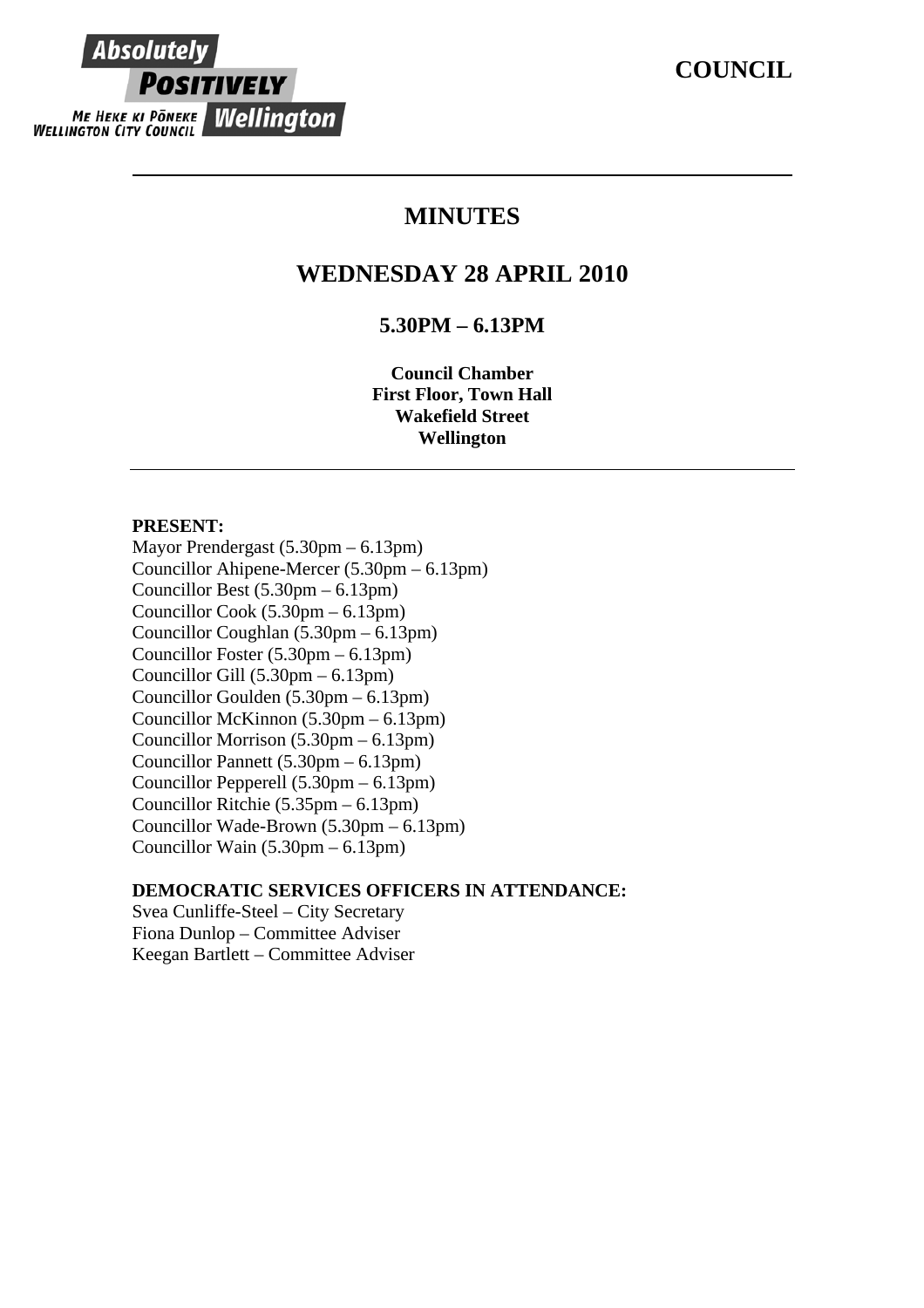#### 053/10C **APOLOGIES** (1215/11/IM)

#### **NOTED:**

There were no apologies.

## 054/10C **PRESENTATION OF ABSOLUTELY POSITIVELY WELLINGTONIAN AWARD** (1215/11/IM)

Mayor Prendergast presented the APW Award to Christine Pearce, and gave the following speech.

*"It is a very great pleasure this evening to be honouring somebody who has made an enormous impact on the cultural landscape of this, New Zealand's arts and culture capital.* 

*The Absolutely Positive Wellingtonian award recognises many years' work for the benefit of Wellington, and it is safe to say the work of Christine Pearce more than meets the criteria.* 

*The claim we make to be the arts capital is not an idle boast; nor is it, as some would have it, just a result of our good luck in having national bodies based here.* 

*We have excellence throughout the arts sector. Driving our arts organisations are exceptional teams and individuals of vision and purpose who are committed to bringing the very best in their field to Wellington audiences.* 

*One such individual is Christine. Her decade with the Vector Wellington Orchestra helped raise the artistic profile of Wellington and brought pleasure to thousands of people.* 

*First as an administrator working with then General Manager Roger Lloyd, then in her eight years as GM after Roger, Christine positioned the orchestra as one of New Zealand's leading artistic organisations – but always maintained its Wellingtonian identity.* 

*Under her tenure the audience soared from 40,000 a year to more than 100,000.* 

*Her partnership with musical director Marc Taddei and his predecessor James Sedares helped establish and maintain the highest musical standards and brought classical music in all its forms to new audiences.* 

*Christine introduced the highly successful Government House open air Summer concerts; the Circus Proms; Baby Pops – get them young! – and*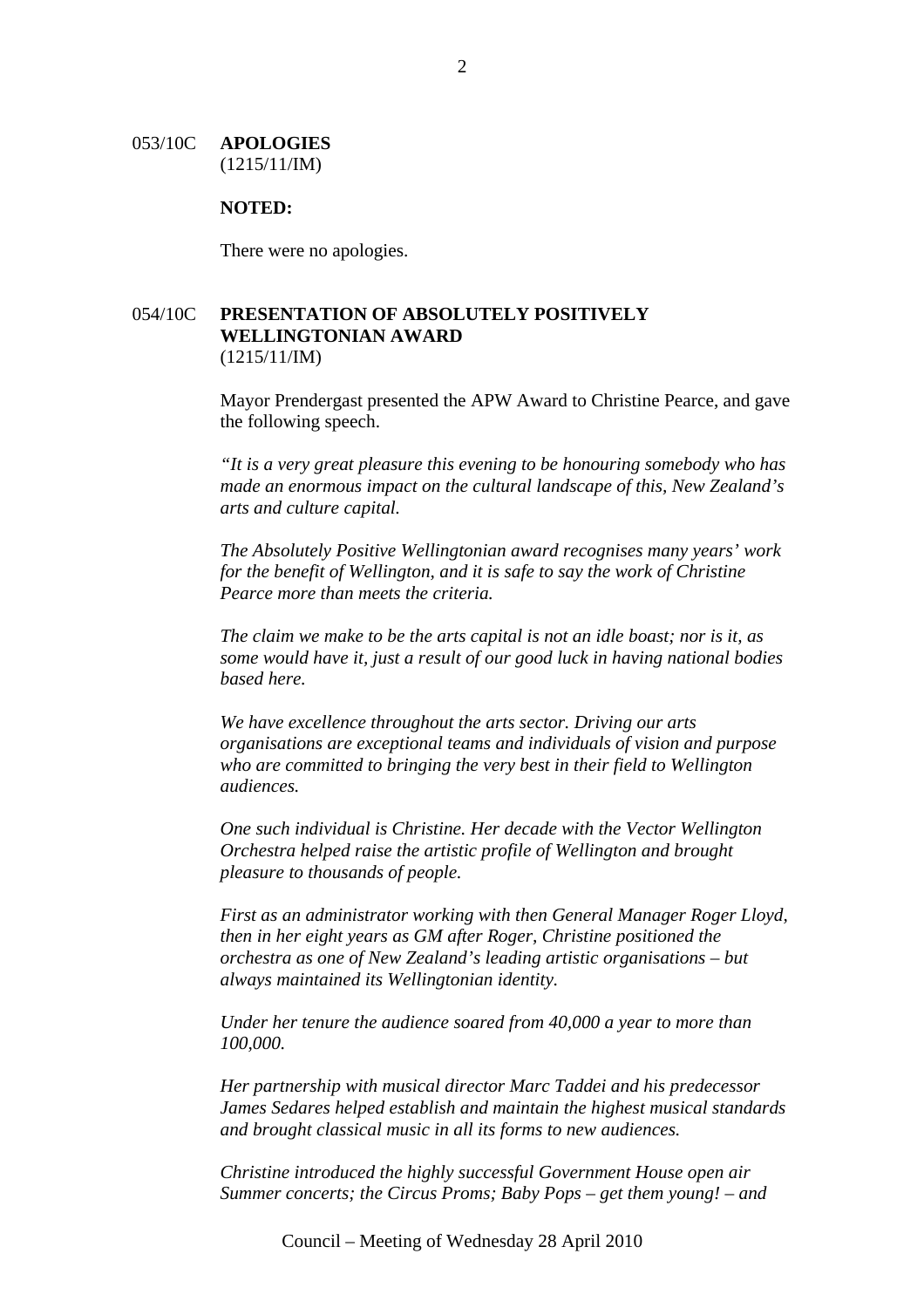*the popular subscription concert series, which has attracted sell-out audiences.* 

*An undoubted highlight of her tenure was the astonishing Concert of Remembrance featuring the Holocaust Requiem, in 2008; another was the free Town Hall centenary concert in 2007.* 

*Both underlined Christine's artistic vision, management skills and engagement of the local community in the orchestra's work.* 

*The Vector Wellington Orchestra is the musical spine of much of our theatre and opera, supporting Royal Zealand Ballet, NBR New Zealand Opera, the Orpheus Choir and the Film Festival.* 

*As if looking after the Vector Wellington Orchestra in the pit for the opera wasn't enough, she was also busy elsewhere in the auditorium, helping her husband Jim with his computerised surtitles system.* 

*But Christine's work has encompassed far more – Wellington Youth Orchestra; the arts festival; the Massey Conservatorium.* 

*And she somehow found time to raise three accomplished daughters.* 

*Friends and colleagues talk of Christine's seemingly boundless energy, the ingenuity of her ideas for the orchestra and her commitment to making it the best it could possibly be.* 

*Her skill as a leader has been inspirational, as shown in her management of the potentially difficult relationship with the orchestra's big brother, the NZSO.* 

*When Christine stood down from the role of General Manager in September, the advertisement for her replacement was a tribute in itself, showing how high she had set the standard for her successor.* 

*"Can you run an organisation so it delivers like a finely tuned instrument?" it said.* 

*They wanted a General Manager who was passionate about music and the arts, and had managerial expertise.* 

*"You will be a talented leader with proven experience in developing and implementing strategic, marketing and business plans; someone who enjoys exceeding expectations and who can deliver our vision of a strong, vibrant Orchestra."* 

*Christine was, in other words, always going to be a hard act to follow.*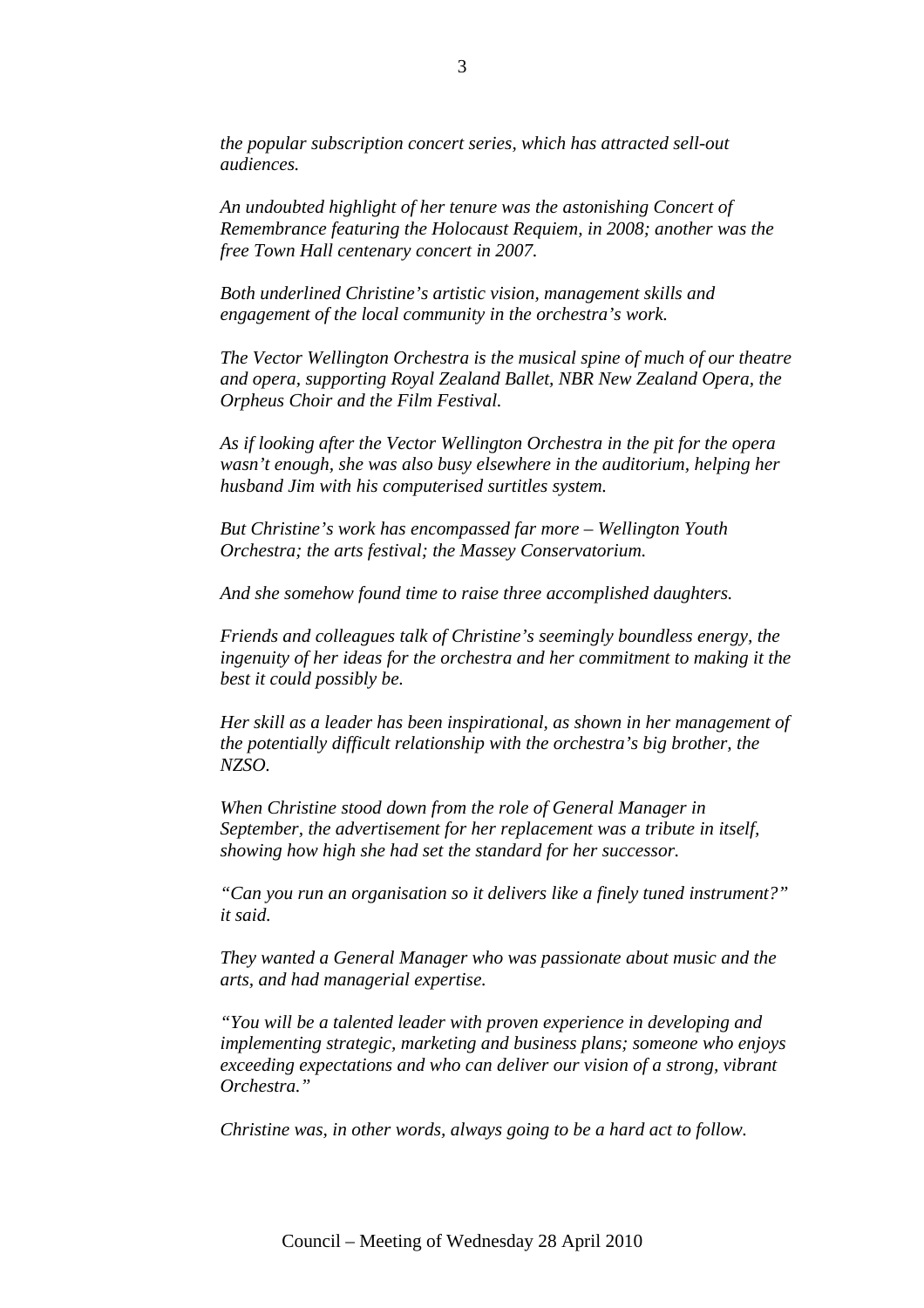*She has not, of course, stopped working. She is still very much involved, for example, in the ballet and the arts festival, pulling together the choirs for the spectacular Mahler concert in February.* 

*This has been quite a week for Christine, who was yesterday invested as a Member of the New Zealand Order of Merit for her services to music.* 

*That was actually an honorary award, as Christine is not a New Zealand citizen – but she is undoubtedly a Citizen of Wellington. And very glad we are of that.* 

*So Christine, this is perhaps not your most high-profile award, but it seems entirely fitting that after receiving an honour from the nation, you receive this one from a grateful city for which you have done so much.* 

*It is now my privilege to present this award to an Absolutely Positive Wellingtonian who has truly exceeded expectations, Christine Pearce."* 

(Councillor Ritchie joined the meeting at 5.35pm.)

#### 055/10C **CONFIRMATION OF MINUTES** (1215/11/IM)

**Moved Mayor Prendergast, seconded Councillor Wade-Brown the motion that Council approve the minutes of the meetings held on Wednesday 17 March 2010 and Wednesday 24 March 2010 having been circulated, that they be taken as read and confirmed as an accurate record of those meetings.** 

**The substantive motion was put and declared CARRIED.** 

#### **RESOLVED:**

*THAT Council:* 

*1. Approve the minutes of the meetings held on Wednesday 17 March 2010 and Wednesday 24 March 2010 having been circulated, that they be taken as read and confirmed as an accurate record of those meetings.*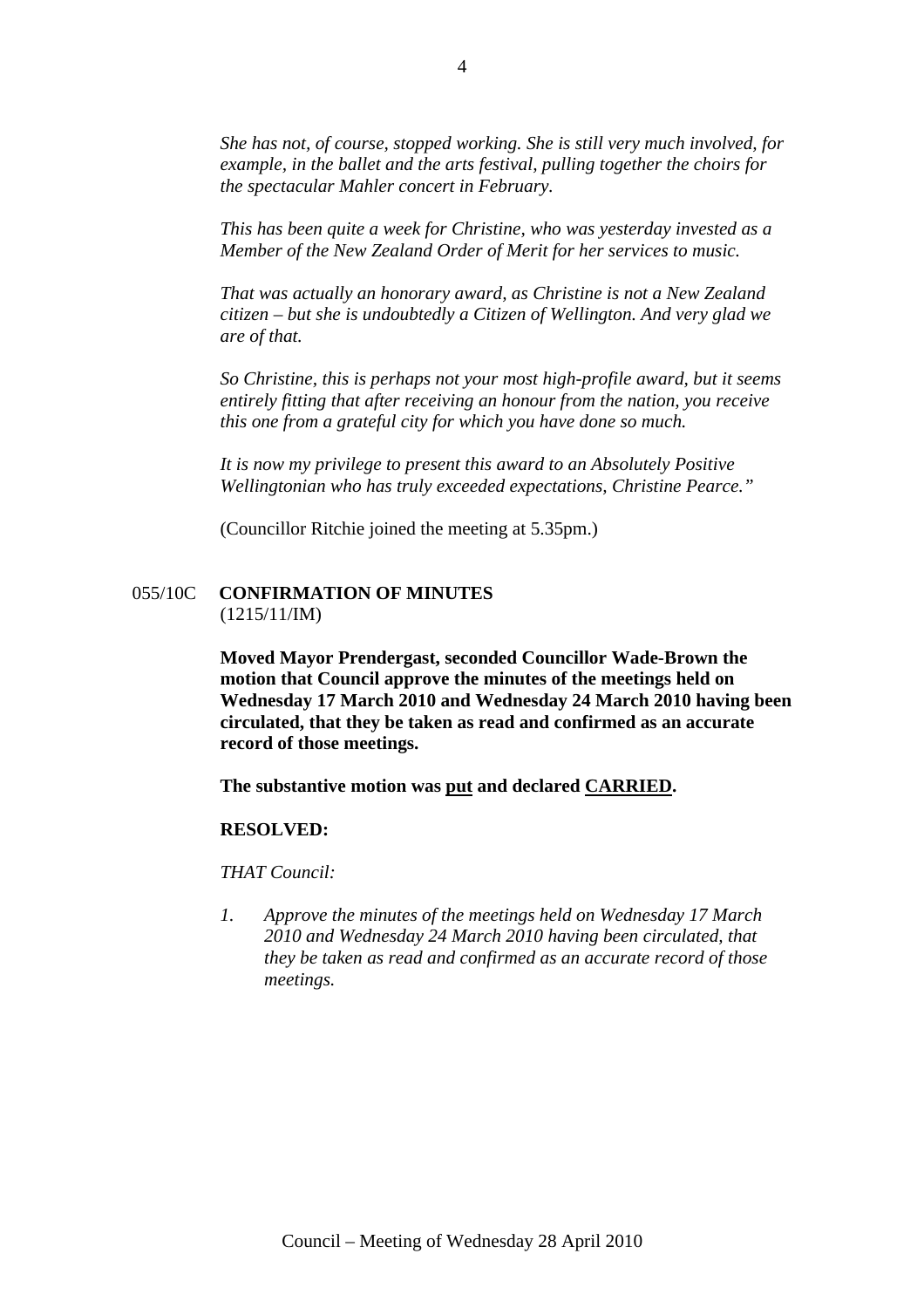### 056/10C **PUBLIC PARTICIPATION** (1215/11/IM)

#### **NOTED:**

- 1. Timothy Carter addressed the meeting prior to presenting a petition from residents of Raroa Road regarding concerns that they have regarding proposed traffic works to be carried out in the area. Mr Carter's petition to Council requests that "we the undersigned affected residents ask to be consulted before any parking is removed from Raroa Road or Plunkett Street.
- 2. Carl Gifford and Elizabeth Sayers addressed the meeting prior to presenting a petition to the meeting. Their petition states that "I believe that Wellington City Council should support Carlucci Sculpture Park and Mini Golf.
- 3. Fredd Marshall addressed the meeting prior to presenting a petition to the meeting. The petition states "Help reduce food costs for local communities. Plant more food bearing plants in public spaces."

## 057/10C **PETITIONS**

(1215/11/IM)

## **NOTED:**

1. Timothy Carter presented his petition to Council "We the undersigned affected residents ask to be consulted before any parking is removed from Raroa Road or Plunkett Street.

**Moved Mayor Prendergast, seconded Councillor Pepperell the motion that Council receive the petition.** 

**The motion was put and declared CARRIED.** 

## **RESOLVED:**

*THAT Council:* 

- *1. Receive the petition.*
- 2. Carl Gifford and Elizabeth Sayers presented their petition which states "I believe that Wellington City Council should support Carlucci Sculpture Park and Mini Golf."

**Moved Mayor Prendergast, seconded Councillor Pepperell the motion that Council receive the petition.** 

## **The motion was put and declared CARRIED.**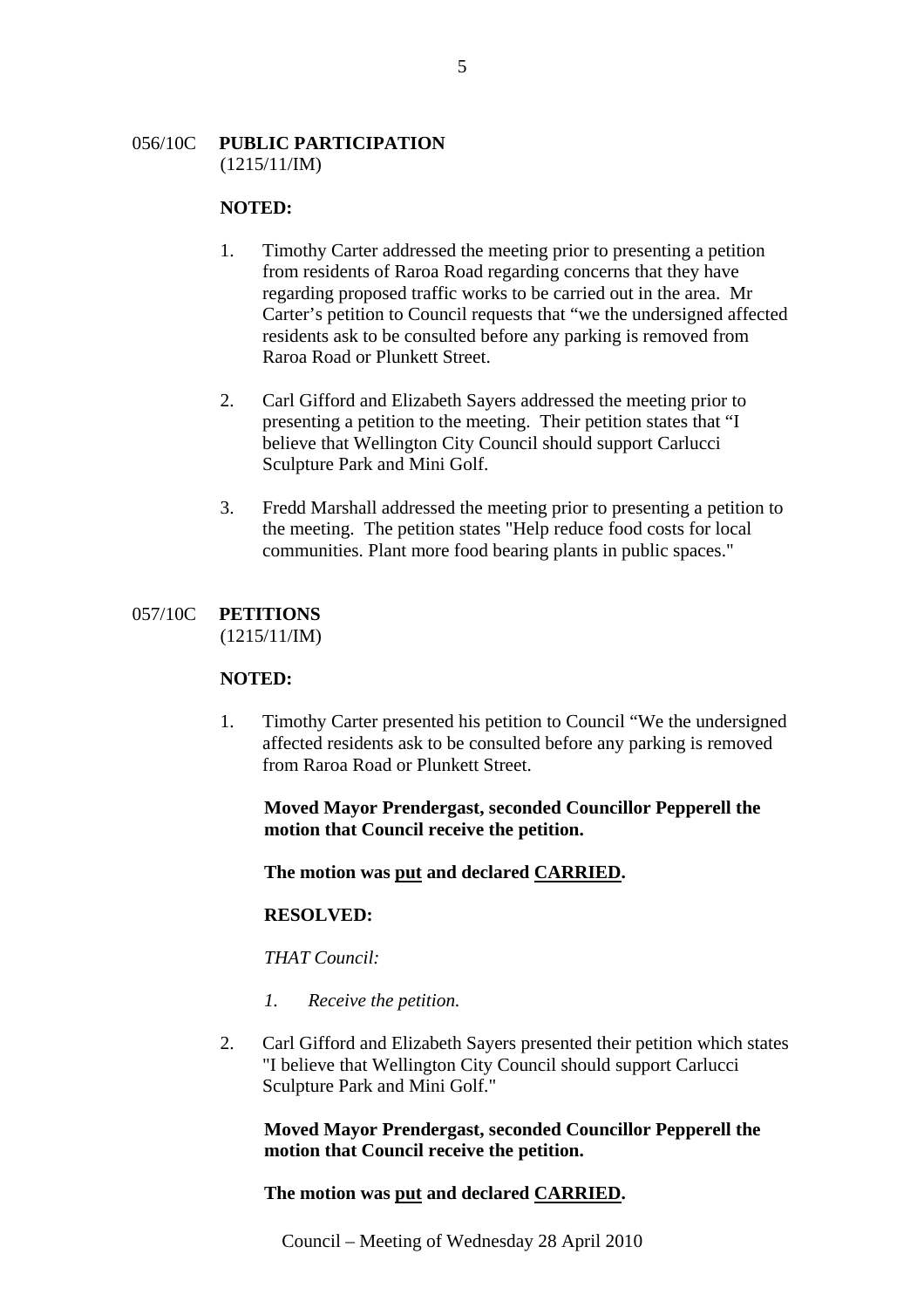### **RESOLVED:**

#### *THAT Council:*

- *1. Receive the petition.*
- 3. Fredd Marshall presented his petition which states "Help reduce food costs for local communities. Plant more food bearing plants in public spaces."

**Moved Mayor Prendergast, seconded Councillor Ahipene-Mercer the motion that Council receive the petition and refer it to officers to inform their work.** 

#### **The motion was put and declared CARRIED.**

### **RESOLVED:**

*THAT Council:* 

- *1. Receive the petition and refer it to officers to inform their work.*
- 4. Mayor Prendergast advised the petitioners that they would get an officer response to their petitions.

## 058/10C **ANNOUNCEMENTS BY THE MAYOR** (1215/11/IM)

#### **NOTED:**

There were no announcements.

## 059/10C **CONFLICT OF INTEREST DECLARATIONS** (1215/11/IM)

#### **NOTED:**

There were no conflicts of interest declared.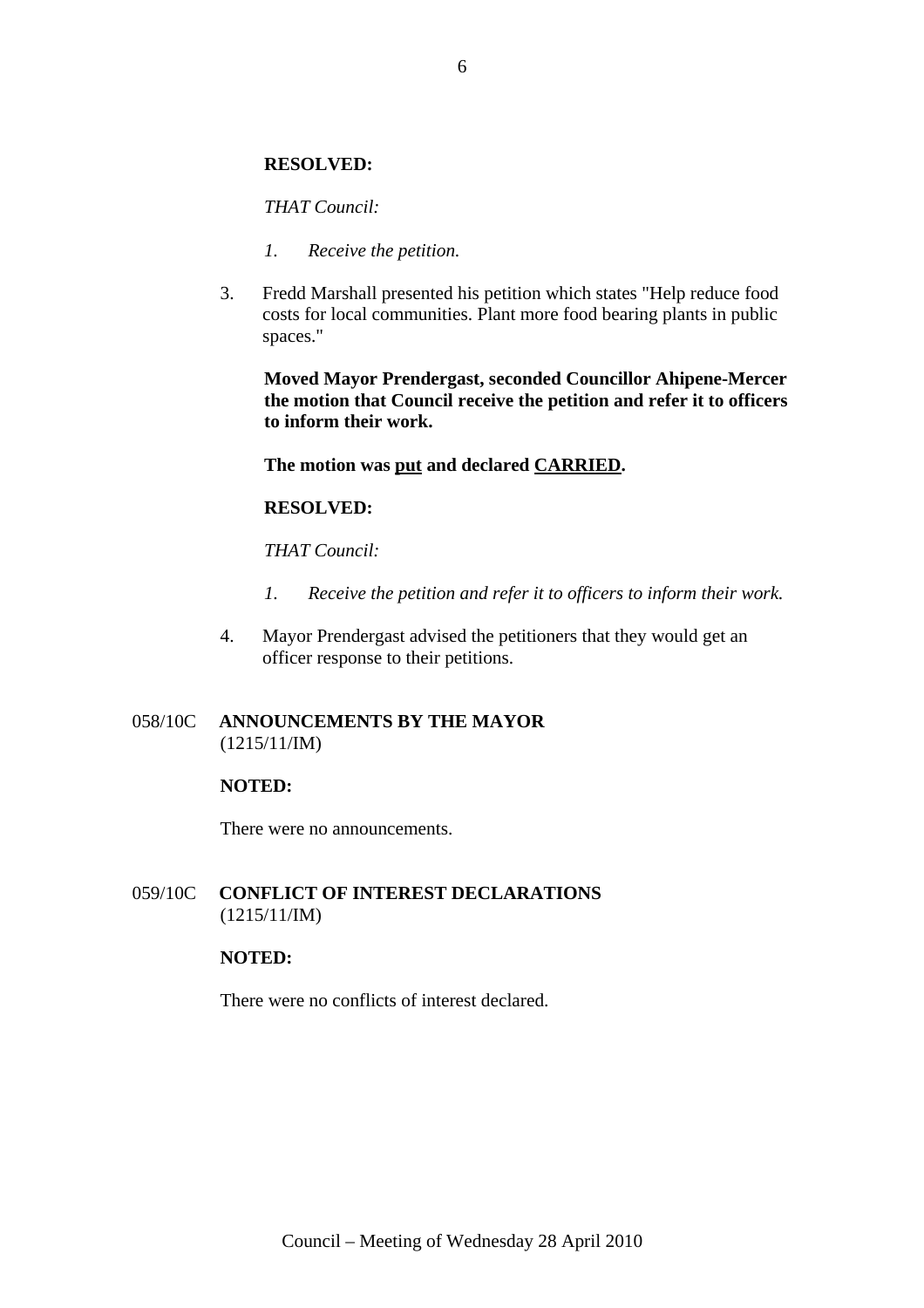# **General Business**

## 060/10C **DISTRICT PLAN CHANGE 74 – TELECOMMUNICATION STRUCTURES**

Report of Luke Troy – Programme Manager – City Planning. (1215/11/IM) (REPORT 1)

## **Moved Councillor Foster, seconded Councillor Best the substantive motion.**

#### **The substantive motion was put.**

| Voting for:     | Mayor Prendergast, Councillors Ahipene-Mercer,<br>Best, Cook, Coughlan, Foster, Gill, Goulden,<br>McKinnon, Morrison, Pannett, Pepperell, Ritchie,<br>Wade-Brown and Wain. |
|-----------------|----------------------------------------------------------------------------------------------------------------------------------------------------------------------------|
| Voting against: | Nil.                                                                                                                                                                       |

Majority Vote: 15:0

## **The substantive motion was declared CARRIED.**

## **RESOLVED:**

*THAT Council:* 

- *1. Receive the information.*
- *2. Agree to confirm the recommendations of the District Plan Hearing Committee in respect of District Plan Change 74 Telecommunication Structures as set out in Appendices One and Two of the officers report.*
- *3. Note that an appeal may be lodged within 30 working days from the notification of this decision.*

## 061/10C **TIMETABLE AND DECISIONS REQUIRED FOR 2010 LOCAL AUTHORITY ELECTIONS**

Report of Ross Bly – Special Projects and Electoral Officer. (1215/11/IM) (REPORT 2)

**Moved Councillor McKinnon, seconded Councillor Foster the substantive motion as amended (as indicated below by strikethrough and bolding):** 

Section 4 of the officer's report to be amended as follows: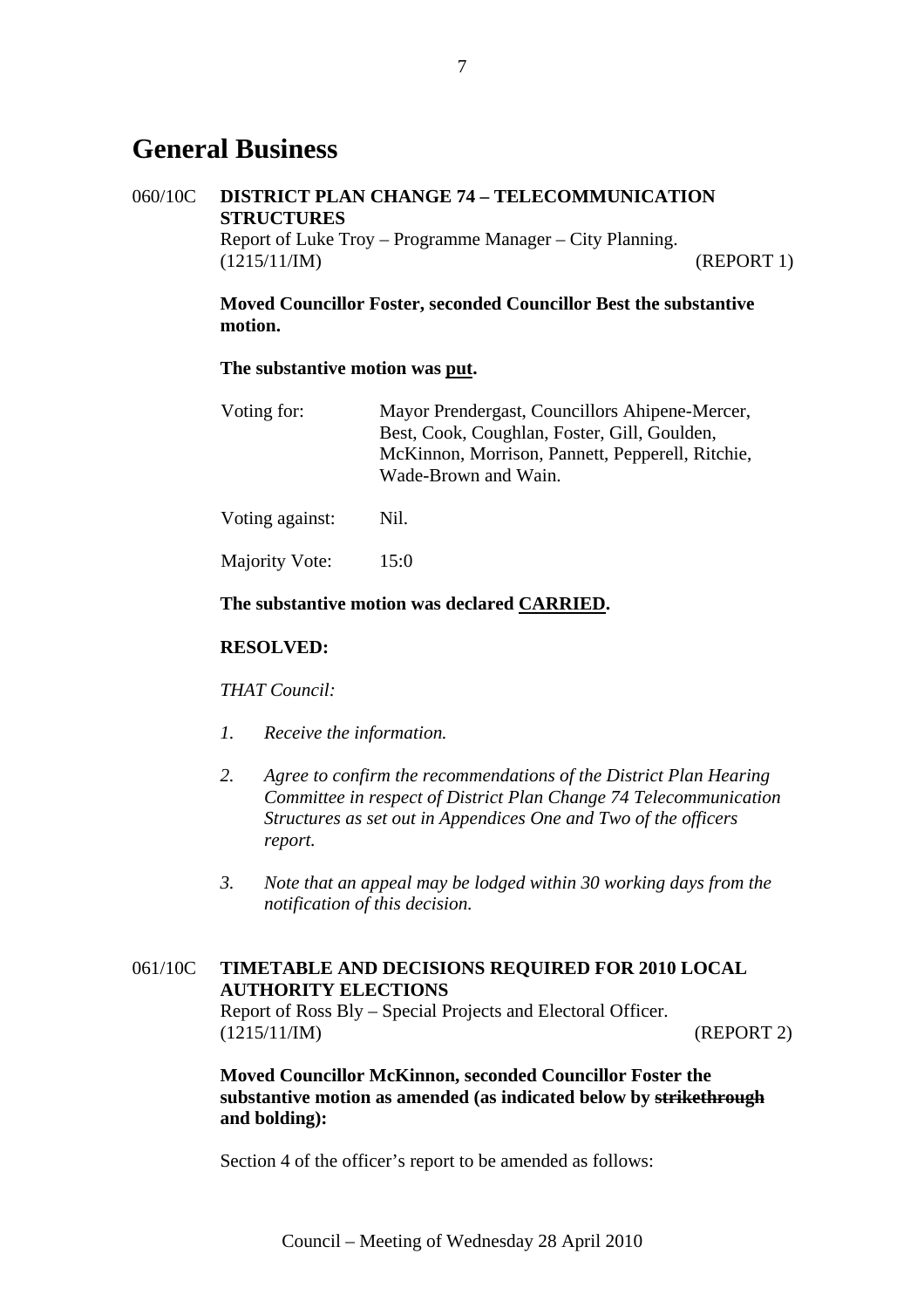- 4. Discussion
- 4.2 Voting method

The Wellington City Council has used postal voting as its method of voting since its introduction in 1989. The voter turnout in Wellington City increased significantly with the introduction of postal voting and although the voter turnout at the 2010 **2007** elections was down on the previous six elections (all under postal voting) it is generally accepted that the voting numbers would have been even further reduced had the election been held under the ballot box method.

#### **The substantive motion as amended was put.**

| Voting for:     | Mayor Prendergast, Councillors Ahipene-Mercer,<br>Best, Cook, Coughlan, Foster, Gill, Goulden,<br>McKinnon, Morrison, Pannett, Pepperell, Ritchie,<br>Wade-Brown and Wain. |  |  |  |
|-----------------|----------------------------------------------------------------------------------------------------------------------------------------------------------------------------|--|--|--|
| Voting against: | Nil.                                                                                                                                                                       |  |  |  |
| Majority Vote:  | 15:0                                                                                                                                                                       |  |  |  |

#### **The substantive motion as amended was declared CARRIED.**

#### **RESOLVED:**

*THAT Council:* 

- *1. Receive the information as amended.*
- *2. Agree that the 2010 local authority elections be held by postal vote.*
- *3. Agree that the Electoral Officer may process returned voting documents for the 2010 local authority elections during the three week voting period prior to 12 noon on election day (i.e. from Monday 20 September to Saturday 9 October 2010).*
- *4. Agree that the names of the candidates standing for the Council and its community boards at the 2010 local authority elections be listed in random order on the voting document.*

# **Reports from Committees – Part A – Committee Decisions requiring Council approval.**

062/10C **STRATEGY AND POLICY COMMITTEE Meeting of Thursday 15 April 2010**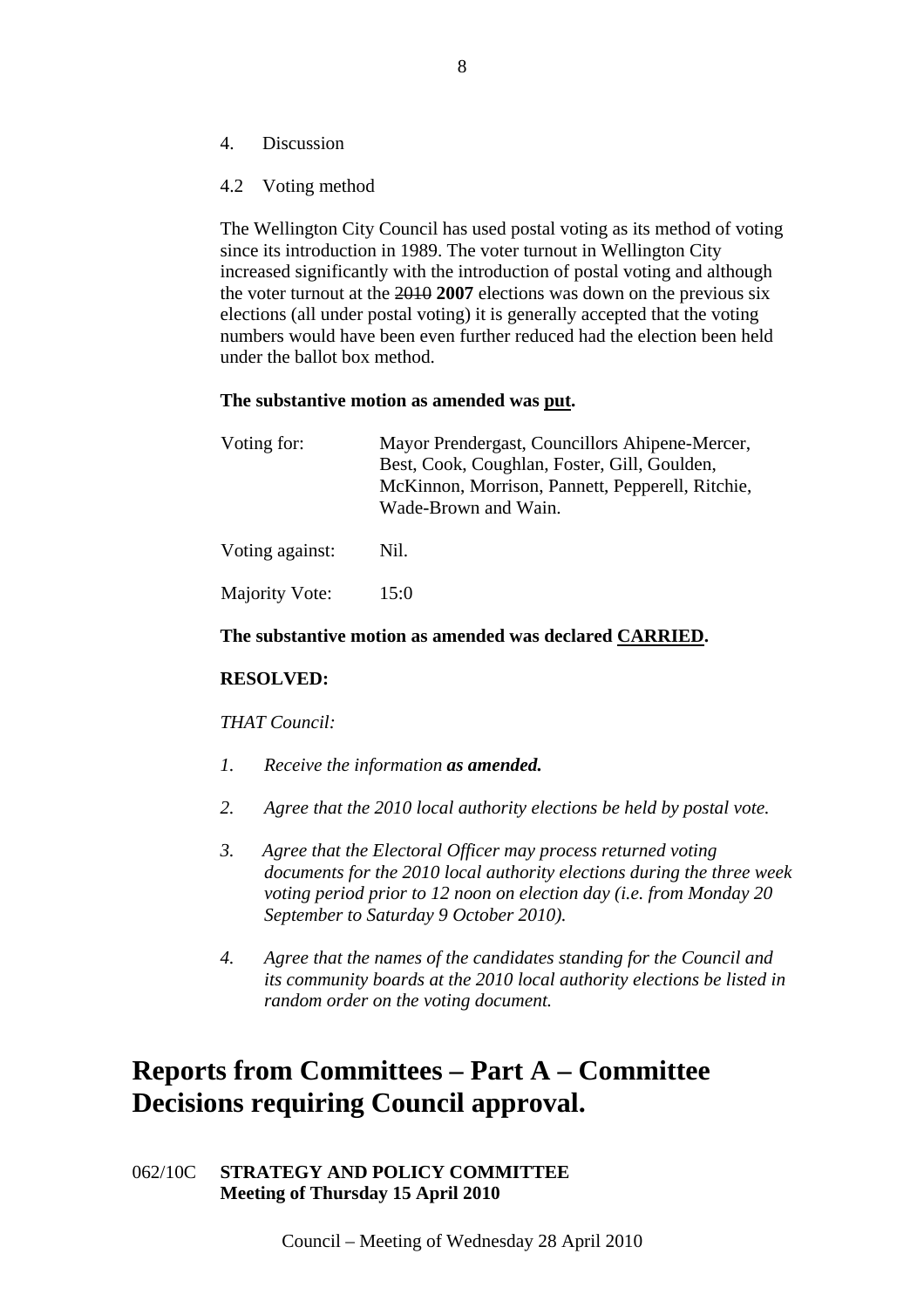## 1. **ITEM 073/010P REVIEW OF THE POLICY FOR WELLINGTON CITY COUNCIL'S SOCIAL HOUSING SERVICE**  (1215/52/IM) (REPORT 3)

**Moved Councillor Best, seconded Councillor Ritchie the substantive motion.** 

#### **The substantive motion was put.**

| Voting for: | Mayor Prendergast, Councillors Ahipene-Mercer,   |
|-------------|--------------------------------------------------|
|             | Best, Cook, Coughlan, Foster, Gill, Goulden,     |
|             | McKinnon, Morrison, Pannett, Pepperell, Ritchie, |
|             | Wade-Brown and Wain.                             |
|             |                                                  |

Voting against: Nil.

Majority Vote: 15:0

## **The substantive motion was declared CARRIED.**

## **RESOLVED:**

*THAT Council:* 

- *1. See Part B.*
- *2. See Part B.*
- *3. See Part B.*
- *4. See Part B.*
- *5. Adopt the policy for Wellington City Council's social housing service (attached as Appendix 1 to these minutes).*
- *6. See Part B.*
- 2. **ITEM 075/010P PROPOSED LAND ACQUISITION, FORT BUCKLEY – BARNARD STREET, WELLINGTON** (1215/52/IM) (REPORT 5)

**Moved Councillor Wade-Brown, seconded Councillor Foster the substantive motion.**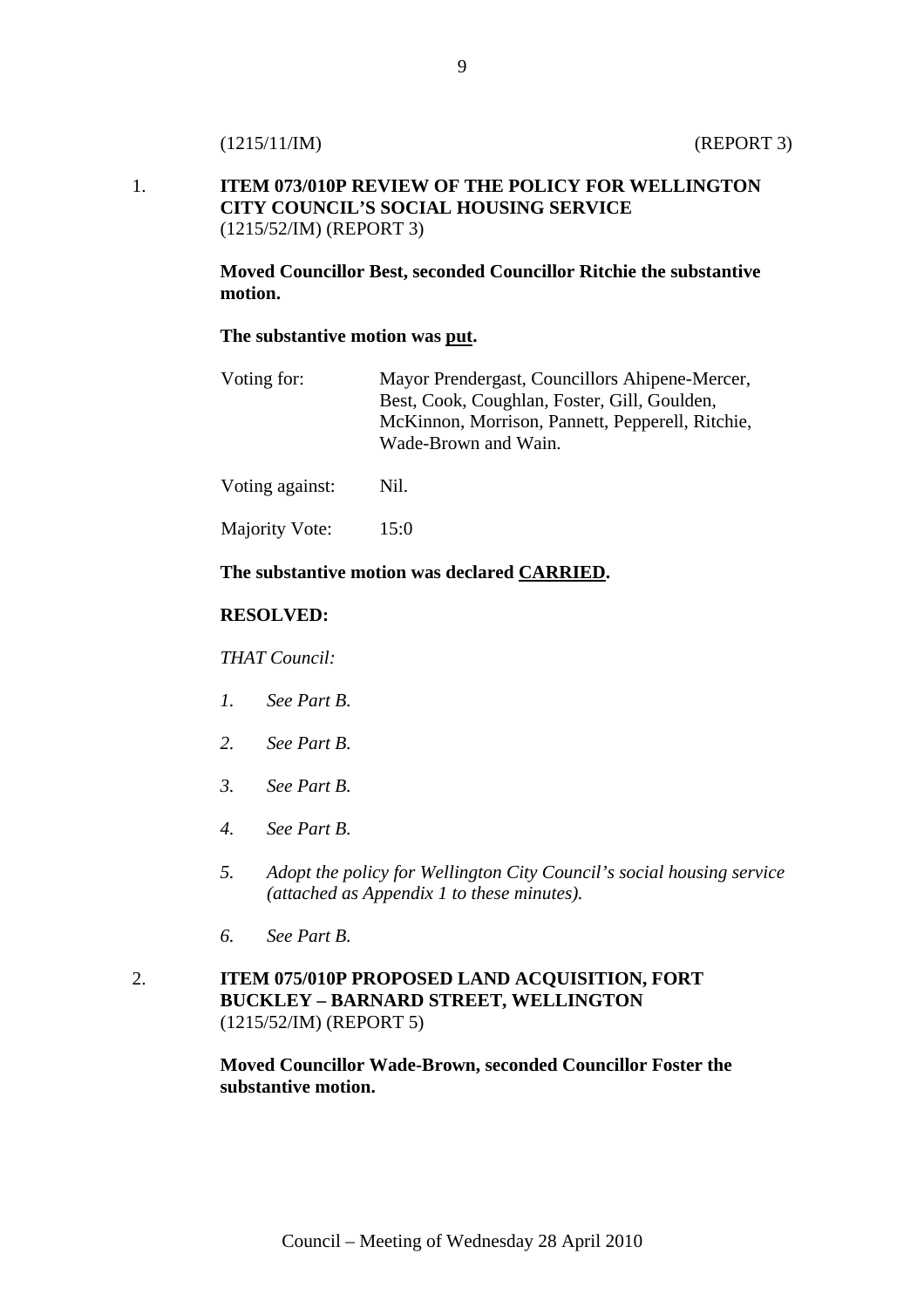## **The substantive motion was put.**

| Voting for:     | Mayor Prendergast, Councillors Ahipene-Mercer,<br>Best, Cook, Coughlan, Foster, Gill, Goulden,<br>McKinnon, Morrison, Pannett, Pepperell, Ritchie,<br>Wade-Brown and Wain. |  |  |  |
|-----------------|----------------------------------------------------------------------------------------------------------------------------------------------------------------------------|--|--|--|
| Voting against: | Nil.                                                                                                                                                                       |  |  |  |
| Majority Vote:  | 15:0                                                                                                                                                                       |  |  |  |

## **The substantive motion was declared CARRIED.**

#### **RESOLVED:**

#### *THAT Council:*

- *1. See Part B.*
- *2. (a) Agree to acquire approximately 2290 square metres of land comprising part of the Fort Buckley Rifle Muzzle Loading Fortification, being Lot 2 DP 90893.* 
	- *(b) Agree to authorise the Chief Executive Officer to negotiate and enter into a contract for the land purchase at a price of \$10,000 inclusive of GST.*
	- *(c) Instruct officers, following completion of the transfer of Lot 2 DP 90893 to the Council, to give public notice under section 119 of the Reserves Act 1977 of the Council's intention to resolve to declare Lot 2 DP 90893 to be historic reserve under the Reserves Act 1977 and once the period for submissions and objections had closed, report back to Council to consider any objections, and for a resolution on whether or not to proceed with the proposal to declare Lot 2 DP 90893 to be historic reserve.*
	- *(d) Agree to an overspend of up to \$14,000 to project CX033 'Property Purchases – Reserves for the land purchase and associated transfer and settlement costs'.*

## 3. **ITEM 076/010P ROAD ACQUISITION – SHELLY BAY ROAD** (1215/52/IM) (REPORT 6)

**Moved Mayor Prendergast, seconded Councillor Ahipene-Mercer the substantive motion.**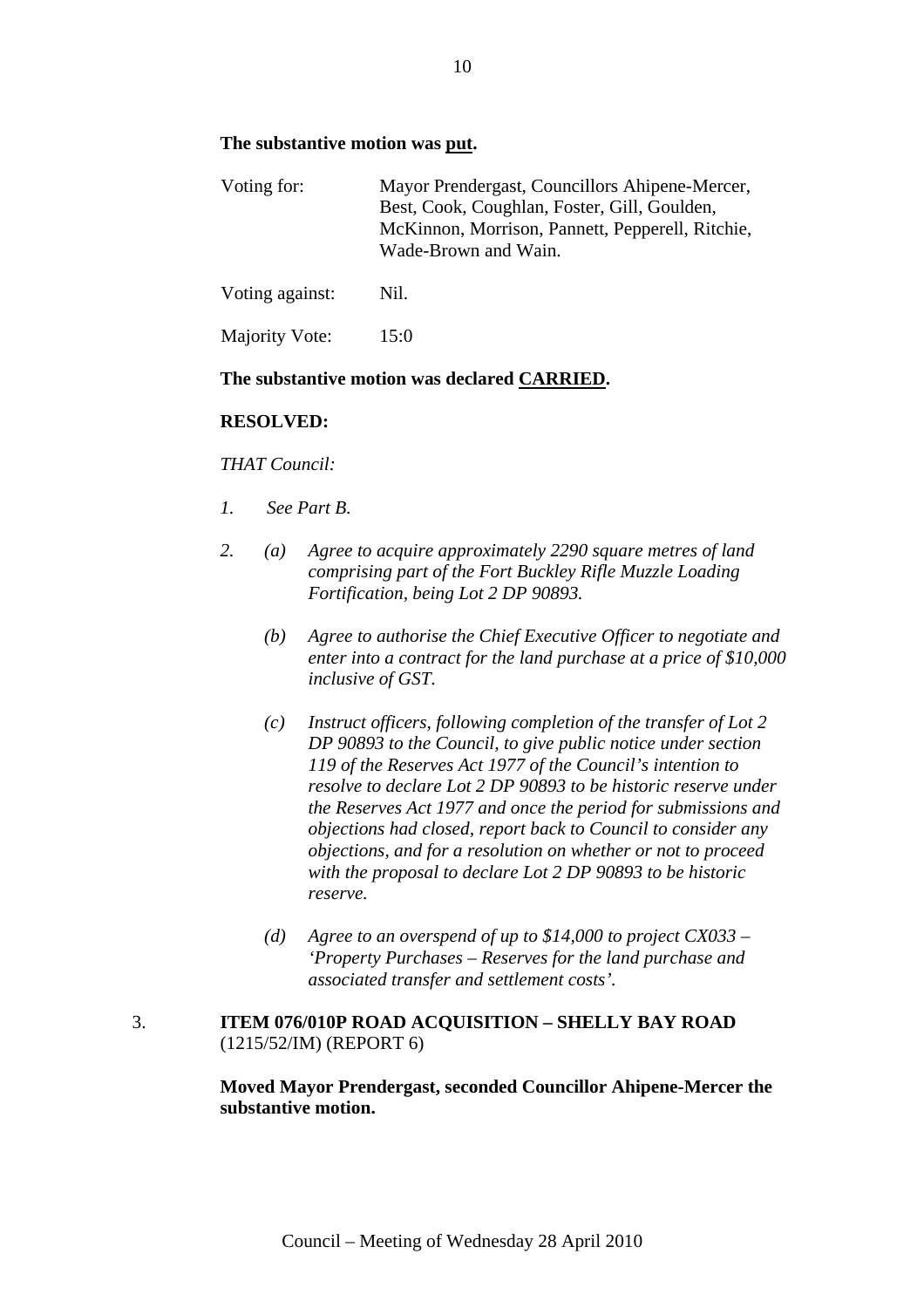## **The substantive motion was put.**

| Voting for:     | Mayor Prendergast, Councillors Ahipene-Mercer,<br>Best, Cook, Coughlan, Foster, Gill, Goulden,<br>McKinnon, Morrison, Pannett, Pepperell, Ritchie,<br>Wade-Brown and Wain. |  |  |
|-----------------|----------------------------------------------------------------------------------------------------------------------------------------------------------------------------|--|--|
| Voting against: | Nil.                                                                                                                                                                       |  |  |
| Majority Vote:  | 15:0                                                                                                                                                                       |  |  |

## **The substantive motion was declared CARRIED.**

#### **RESOLVED:**

#### *THAT Council:*

- *1. See Part B.*
- 2. (a) Agrees to acquire approximately 734m<sup>2</sup> of land contained in *Part Section 20 Watts Peninsular District marked A on Survey Office Plan 419545 for road pursuant to the Public Works Act 1981.* 
	- *(b) Authorises the Chief Executive Officer to negotiate the terms of acquisition and undertake all necessary steps to secure and vest the land in Council as road.*

## 4. **ITEM 077/010P ACQUISITION OF LAND FOR ROAD – 130 FRASER AVENUE, JOHNSONVILLE**  (1215/52/IM) (REPORT 7)

**Moved Mayor Prendergast, seconded Councillor Best the substantive motion.** 

#### **The substantive motion was put.**

| Voting for: | Mayor Prendergast, Councillors Ahipene-Mercer,   |
|-------------|--------------------------------------------------|
|             | Best, Cook, Coughlan, Foster, Gill, Goulden,     |
|             | McKinnon, Morrison, Pannett, Pepperell, Ritchie, |
|             | Wade-Brown and Wain.                             |
|             |                                                  |

Voting against: Nil.

Majority Vote: 15:0

## **The substantive motion was declared CARRIED.**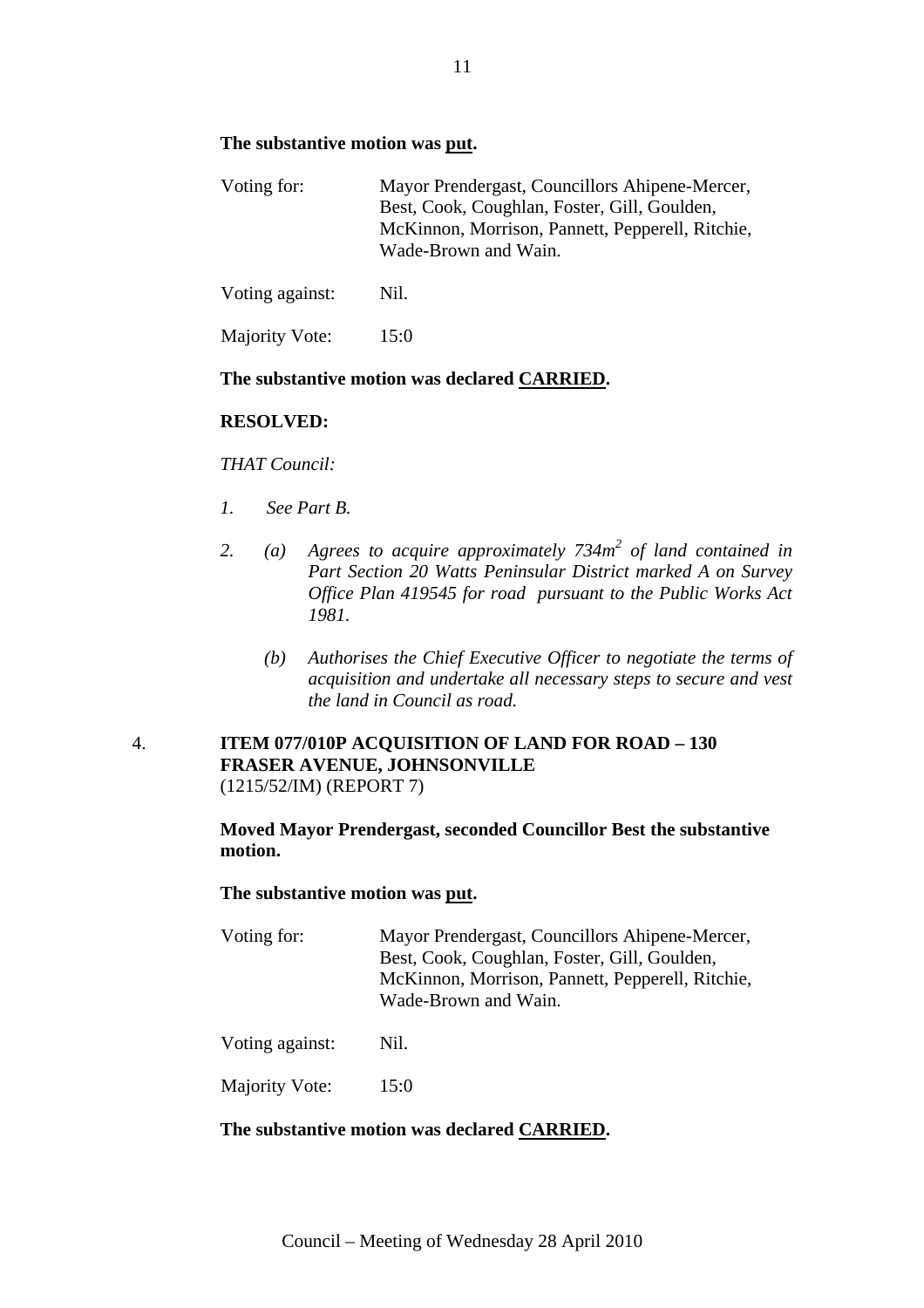### **RESOLVED:**

*THAT Council:*

- *1. See Part B.*
- *2. (a) Agree to acquire 152m² of land at 130 Fraser Avenue for road purposes.* 
	- *(b) Authorise the Chief Executive Officer to conclude the final contract for the land purchase, up to \$60,000 excluding GST (if any), plus reasonable costs contributing towards the subdivision including survey, legal and valuation costs.*

## 063/10C **STRATEGY AND POLICY COMMITTEE Meeting of Thursday 22 April 2010**  (1215/11/IM) (REPORT 4)

1. **ITEM 085/10P NEWLANDS CENTRE PLAN**  (1215/52/IM) (REPORT 3)

> **Moved Councillor Foster, seconded Councillor Best the substantive motion.**

#### **The substantive motion was put.**

Voting for: Mayor Prendergast, Councillors Ahipene-Mercer, Best, Cook, Coughlan, Foster, Gill, Goulden, McKinnon, Morrison, Pannett, Pepperell, Ritchie, Wade-Brown and Wain.

Voting against: Nil.

Majority Vote: 15:0

## **The substantive motion was declared CARRIED.**

#### **RESOLVED:**

#### *THAT Council:*

- *1. See Part B.*
- *2. See Part B.*
- *3. See Part B.*
- *4. See Part B.*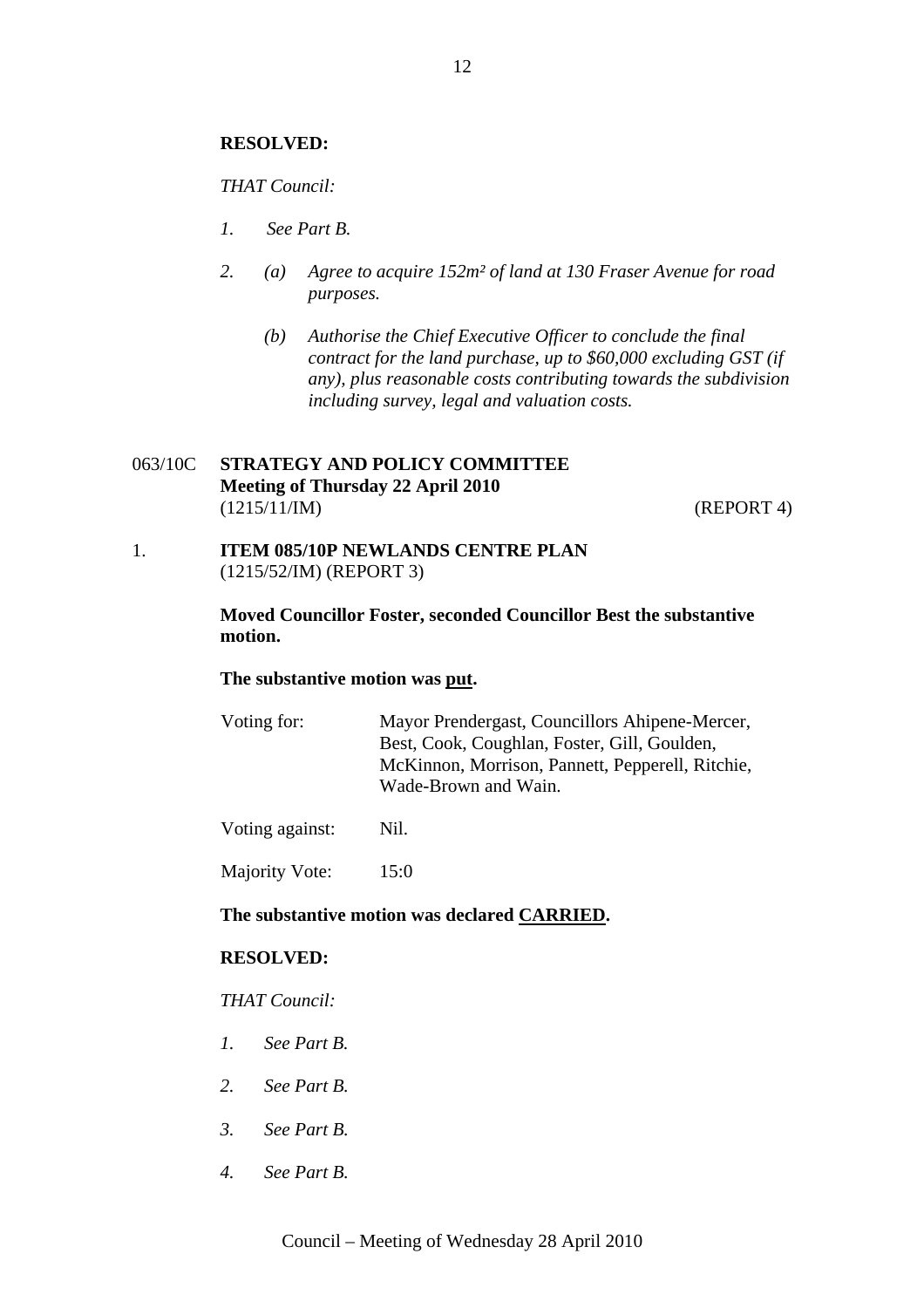- *5. See Part B.*
- *6. See Part B.*
- *7. (a) Adopt the Newlands Centre Plan (attached as Appendix 2 to the officer's report).* 
	- *(b) Delegate to the Portfolio Leader for Urban Development and the Chief Executive the authority to make any changes to the Plan required as a result of the decisions of Council, prior to its publication.*

## 2. **ITEM 090/10P THORNDON QUAY – PROPOSED PARKING CHANGES**  (1215/52/IM) (REPORT 4)

## **Moved Mayor Prendergast, seconded Councillor McKinnon the substantive motion.**

### **The substantive motion was put.**

| Voting for:     | Mayor Prendergast, Councillors Ahipene-Mercer,<br>Best, Cook, Coughlan, Foster, Gill, Goulden,<br>McKinnon, Morrison, Pannett, Pepperell, Ritchie,<br>Wade-Brown and Wain. |  |  |
|-----------------|----------------------------------------------------------------------------------------------------------------------------------------------------------------------------|--|--|
| Voting against: | Nil.                                                                                                                                                                       |  |  |
| Majority Vote:  | 15:0                                                                                                                                                                       |  |  |

## **The substantive motion was declared CARRIED.**

#### **RESOLVED:**

*THAT Council:* 

- *1. See Part B.*
- *2. (a) Approves a number of parking changes to give effect to a clearway on the southbound lane of Thorndon Quay as shown in Appendix 6 of the officer's report.* 
	- *(b) Approves a change to 19 parking spaces on the southern side of Thorndon Quay at the western end from 90 minute maximum to 10 hour maximum.*

## 064/10C **REGULATORY PROCESSES COMMITTEE Meeting of Wednesday 14 April 2010**  (1215/11/IM) (REPORT 5)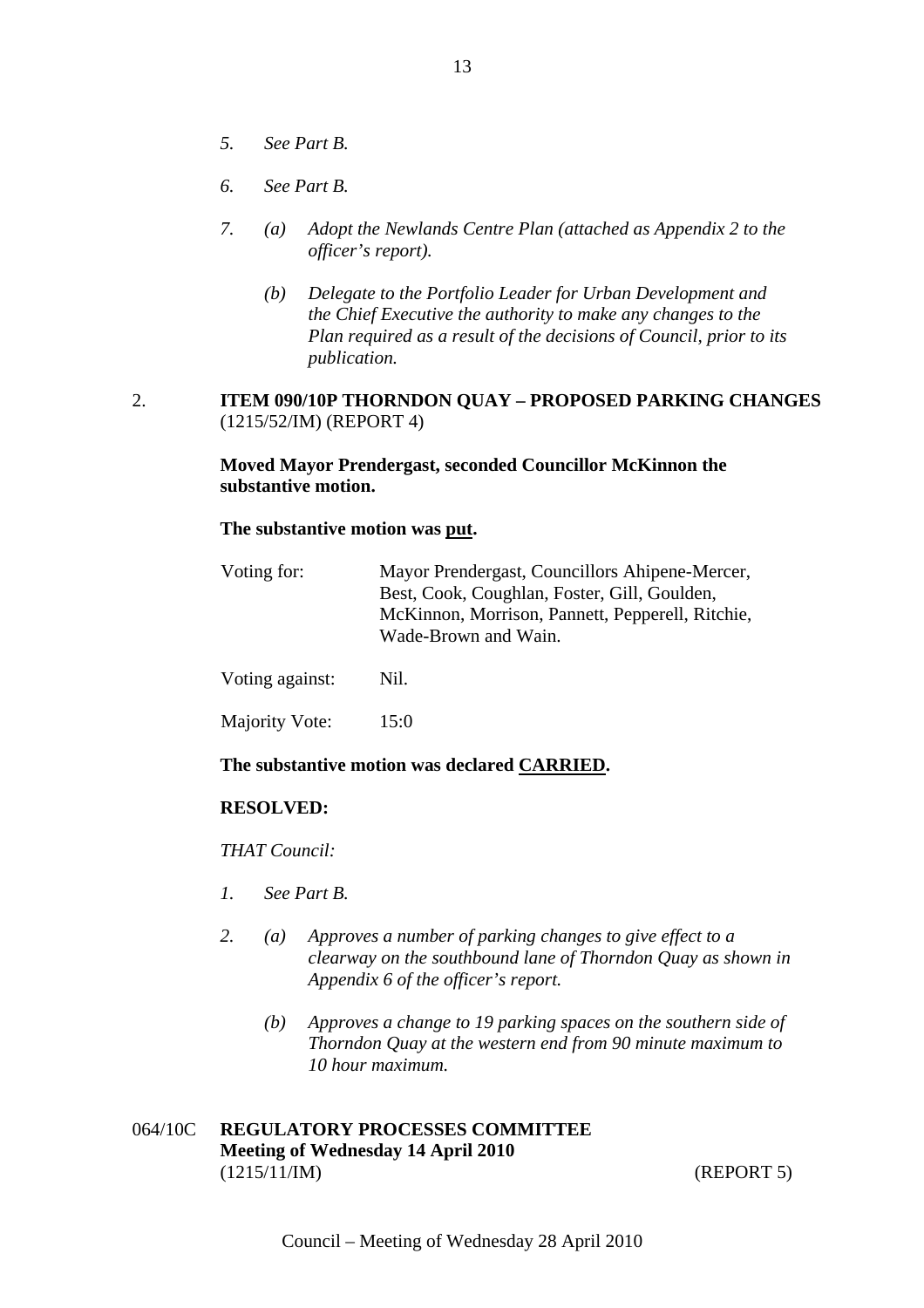1. **ITEM 019/10RP ROAD STOPPING AND DISPOSAL – LEGAL ROAD ADJOINING 86 BRACKEN ROAD AND NEWLANDS COLLEGE PAPARANGI**  (1215/53/IM) (REPORT 1)

> **Moved Councillor Gill, seconded Councillor Cook the substantive motion.**

#### **The substantive motion was put.**

Voting for: Mayor Prendergast, Councillors Ahipene-Mercer, Best, Cook, Coughlan, Foster, Gill, Goulden, McKinnon, Morrison, Pannett, Pepperell, Ritchie, Wade-Brown and Wain.

Voting against: Nil.

Majority Vote: 15:0

#### **The substantive motion was declared CARRIED.**

#### **RESOLVED:**

*THAT Council:* 

- *1. See Part B.*
- *2. (a) Agree that the 793m² area of unformed legal road land adjoining 86 Bracken Road, Paparangi, and the approximately 650m² (both subject to survey) of unformed legal road land on Bracken Road adjoining Newlands College, Paparangi, are not required for a Public Work.* 
	- *(b) Approve the disposal of the approximately 793m² of unformed legal road land adjoining 86 Bracken Road, Paparangi, to the owner of that property.*
	- *(c) Approve the disposal of the approximately 650 m² of unformed legal road land on Bracken Road, adjoining Newlands College, Paparangi, to be marketed publicly*
	- *(d) Authorise Council officers to commission a section 40 report from suitably qualified consultants to identify whether both areas of unformed legal road land must be offered back to their former owner(s) or their successor(s), or whether exemptions from offer back applies.*
	- *(e) Delegate to the Chief Executive Officer the power to either offer both areas of unformed legal road land back to their former*

Council – Meeting of Wednesday 28 April 2010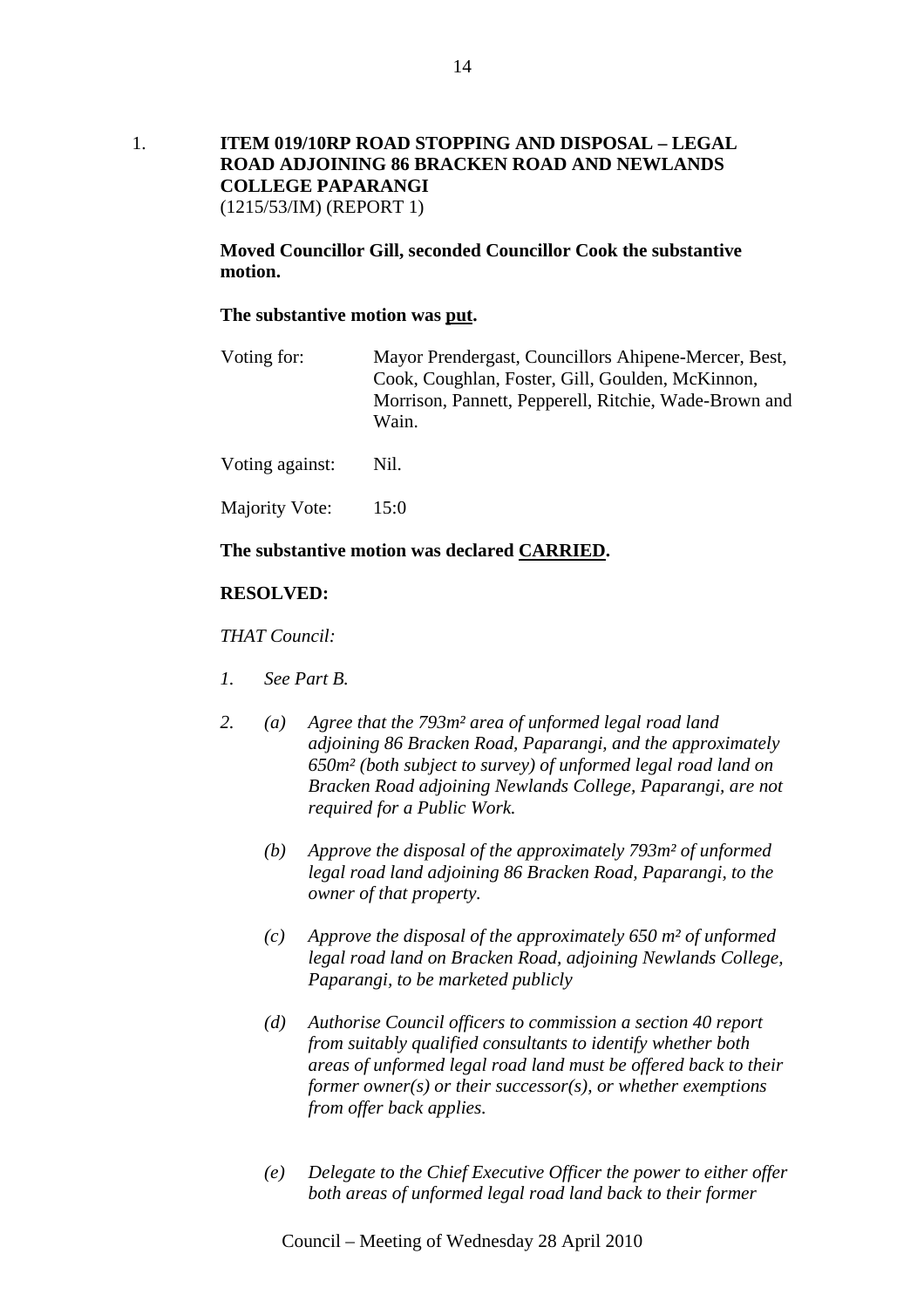*owner(s) or their successor(s), or to approve the exercise exemptions from offer back under section 40(2), 40(3), or 40(4) (if appropriate)* 

- *(f) Authorise Council officers to initiate the road stopping process for both areas of unformed legal road in accordance with Section 342 and the Tenth Schedule of the Local Government Act 1974.*
- *(g) Delegate to the Chief Executive Officer the power to formally approve both road stoppings, and issue the public notice to declare both areas of unformed legal road land stopped as road, subject to all statutory and Council requirements being met with no objections being received.*
- *(h) Delegate to the Chief Executive Office the power to negotiate the terms of sale and enter into a sale and purchase agreement in respect of the unformed legal road land adjoining 86 Bracken Road, either with the former owner(s) or their successor(s), or the owner of 86 Bracken Road, provided any such agreement is conditional upon the road being stopped.*
- *(i) Delegate to the Chief Executive Office the power to negotiate the terms of sale and enter into a sale and purchase agreement in respect of the unformed legal road land adjoining Newlands College, either with the former owner(s) or their successor(s), or the successful purchaser following the land being marketed for sale, provided any such agreement is conditional upon the road being stopped.*

# **Reports from Committee - Part B – Committee decisions for Council to note.**

## 065/10C **RECEIPT OF INFORMATION FOR NOTING FROM COMMITTEES**  (1215/11/IM)

**Moved Mayor Prendergast, seconded Councillor Coughlan, the motion that Council receive the information for noting from the Strategy and Policy Committee meeting of Thursday 15 April 2010 (Report 6), Strategy and Policy Committee meeting of Thursday 22 April 2010 (Report 7) and Regulatory Processes Committee meeting of Wednesday 14 April 2010 (Report 8).**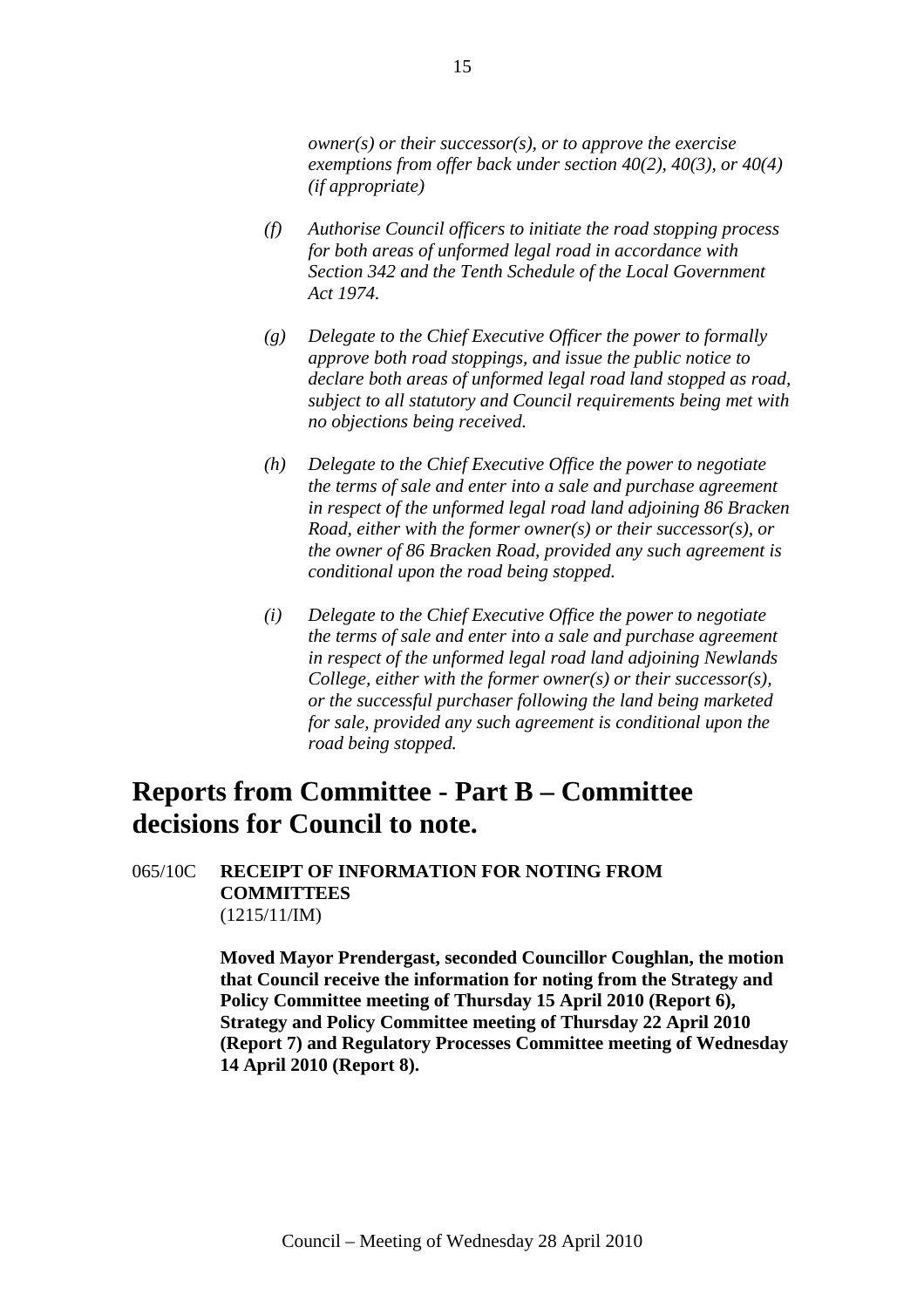## **The motion was put.**

Voting for: Mayor Prendergast, Councillors Ahipene-Mercer, Best, Cook, Coughlan, Foster, Gill, Goulden, McKinnon, Morrison, Pannett, Pepperell, Ritchie, Wade-Brown and Wain.

Voting against: Nil.

Majority Vote: 15:0

## **RESOLVED:**

#### *THAT Council:*

*1. Receive the information for noting from the Strategy and Policy Committee meeting of Thursday 15 April 2010 (Report 6), Strategy and Policy Committee meeting of Thursday 22 April 2010 (Report 7) and Regulatory Processes Committee meeting of Wednesday 14 April 2010 (Report 8).* 

## *STRATEGY AND POLICY COMMITTEE Meeting of Thursday 15 April 2010 (1215/53/IM) (REPORT 6)*

## *1. ITEM 071/010P DRAFT 2010/11 WATERFRONT DEVELOPMENT PLAN (1215/52/IM) (REPORT 1)*

*THAT the Strategy and Policy Committee:* 

- *1. Receives the information.*
- *2. Approve the draft 2010/11 Waterfront Development Plan, attached as Appendix 1 of the officer's report, as amended, for public consultation.*
- *3. Delegate to the Chief Executive and the Portfolio Leader for Urban Development the authority to approve any minor editing amendments required to the draft Plan before it is published for consultation.*
- *4. Note that officers will report back to the Strategy and Policy Committee on 23 June 2010 on the outcomes of the consultation process.*
- *5. Note that Wellington Waterfront Limited has addressed concerns over the proposed Kumutoto toilets regarding the design feedback, and the signage and condition of existing facilities however it was unable to reduce the construction budget below \$400,000.*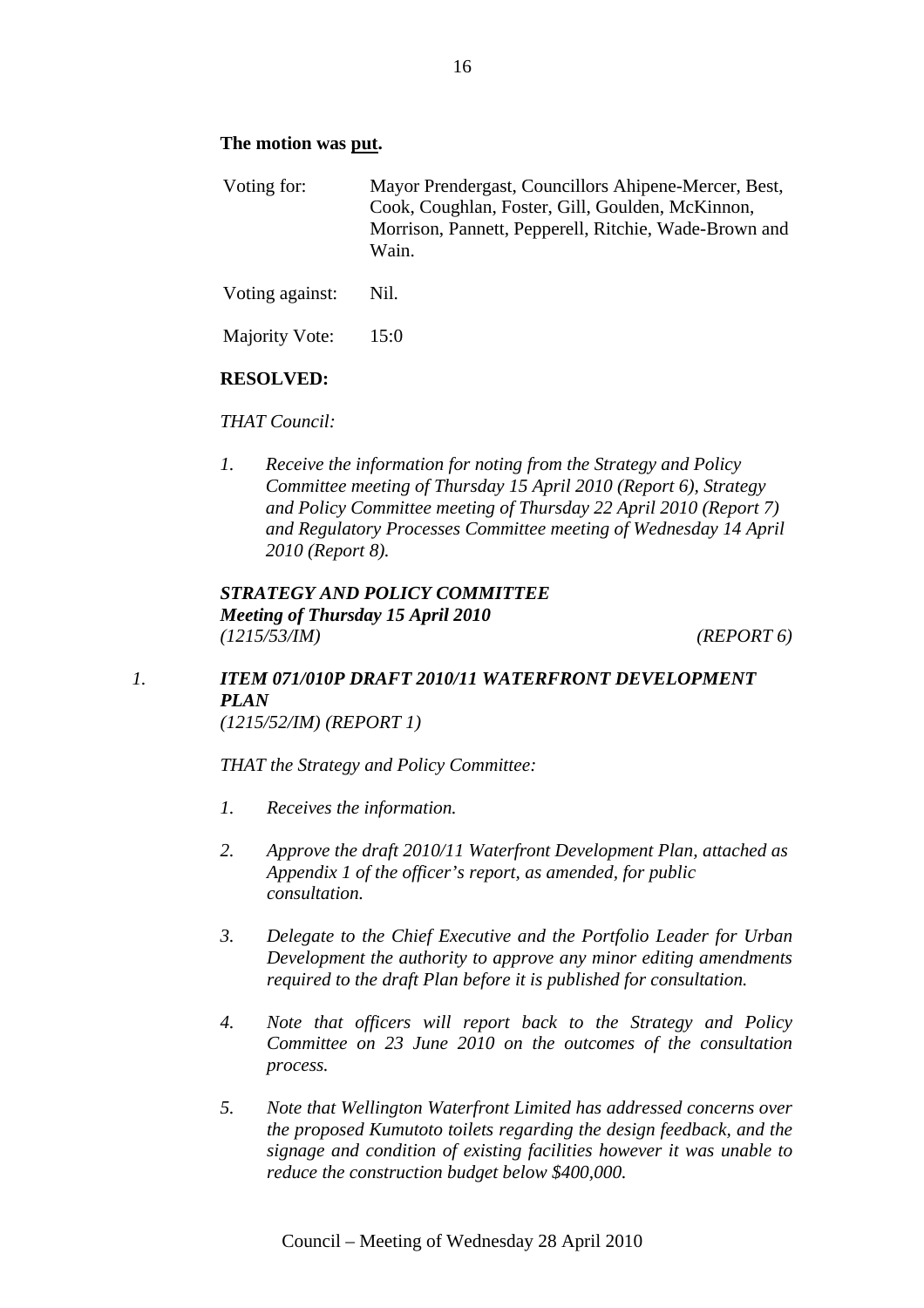- *6. Approve the proposed Kumutoto toilets to be constructed in 2010/11 at a cost of no more than \$375,000.*
- *2. ITEM 072/010P QUEENS WHARF PRECINCT DEVELOPMENT OF A MASTER PLAN (1215/52/IM) (REPORT 2)*

*THAT the Strategy and Policy Committee:* 

- *1. Receive the information.*
- *2. Note that Wellington Waterfront Limited is in the process of developing a master plan for the Queens Wharf precinct.*
- *3. Receives a report back which will be scheduled before the end of 2010.*

## *3. ITEM 073/010P REVIEW OF THE POLICY FOR WELLINGTON CITY COUNCIL'S SOCIAL HOUSING SERVICE (1215/52/IM) (REPORT 3)*

*THAT the Strategy and Policy Committee:* 

- *1. Receive the information.*
- *2. Note that the draft policy for Wellington City Council's social housing service was publicly consulted on from 8 December 2009 to 26 February 2010.*
- *3. Note that 26 written submissions were received and ten oral submissions were heard on Thursday 18 March 2010.*
- *4. Note that the Housing Upgrade Programme will continue to reassess the configuration of each housing complex when it is being upgraded taking into account the demand for single person accommodation in that area.*
- *5. See Part A.*
- *6. Delegate to the Chief Executive and Social Portfolio Leader the authority to approve minor editorial changes and to give effect to any changes agreed by the Committee, prior to the policy being referred to Council for approval.*

## *4. ITEM 074/010P REVIEW OF THREE YEAR FUNDING CONTRACTS (1215/52/IM) (REPORT 4)*

*THAT the Strategy and Policy Committee:* 

*1. Receive the information.*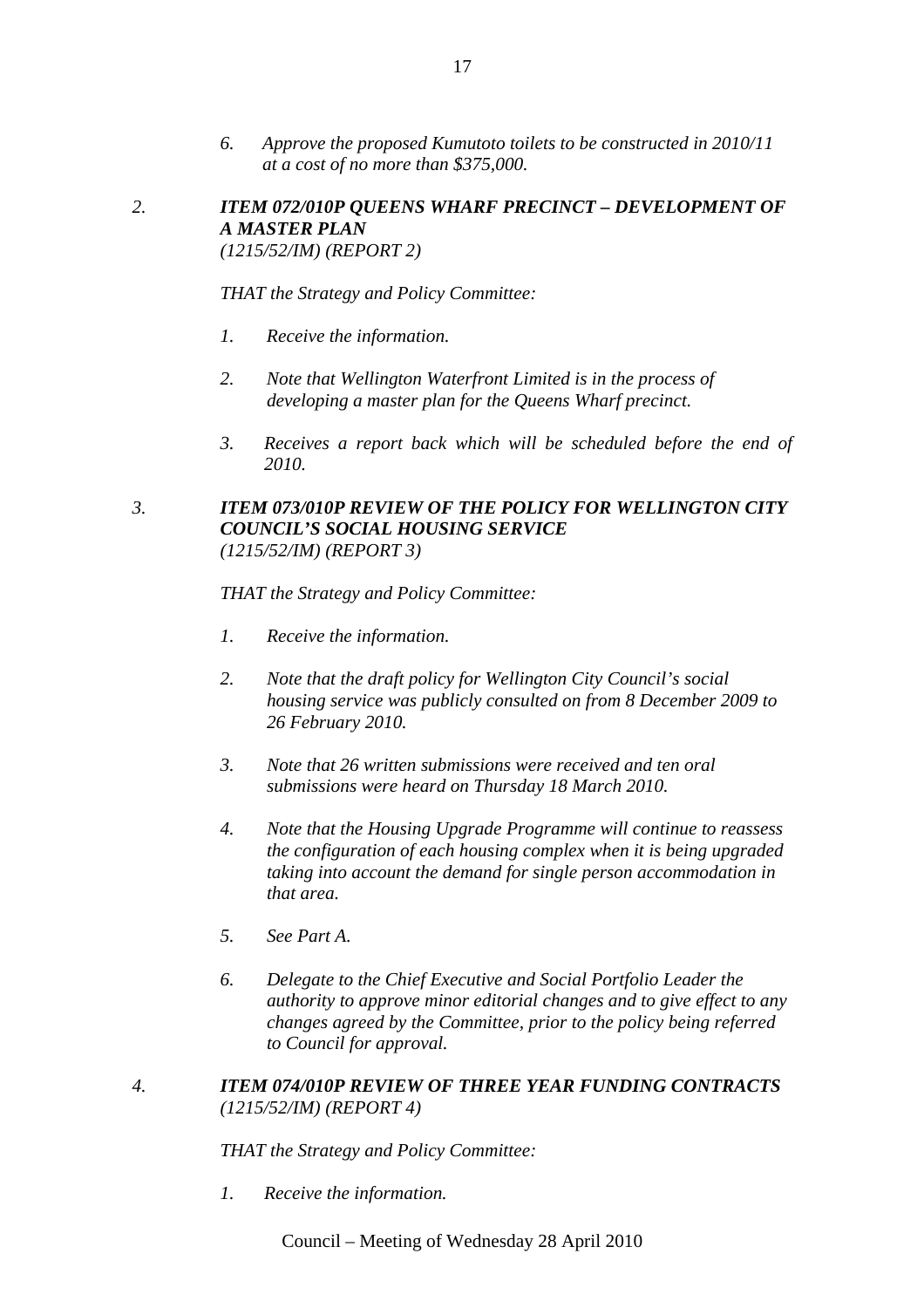- *2. Note that the proposed funding model for community centres is subject to consultation and decision through the Draft Annual Plan.*
- *3. Agree, subject to the annual plan process to fund the three-year grant contracts as below:*

| Organisation                                              | Amount   |  |  |  |
|-----------------------------------------------------------|----------|--|--|--|
| <b>Community Centre Contracts</b>                         |          |  |  |  |
| Aro Valley Community Centre                               | \$40,821 |  |  |  |
| <b>Brooklyn Community Association</b>                     | \$38,464 |  |  |  |
| <b>Brooklyn Community Resource Centre</b>                 | \$25,380 |  |  |  |
| <b>Churton Park</b>                                       | \$0      |  |  |  |
| Hataitai Collective & Community House                     | \$37,001 |  |  |  |
| Johnsonville Community Centre                             | \$45,000 |  |  |  |
| Karori Community Centre                                   | \$45,000 |  |  |  |
| Khandallah Cornerstone Resource Centre                    | \$35,579 |  |  |  |
| Kilbirnie/Lyall Bay Community Centre                      | \$45,000 |  |  |  |
| <b>New Crossways Community Trust</b>                      | \$36,308 |  |  |  |
| <b>Newtown Community and Cultural Centre Trust</b>        |          |  |  |  |
| Newtown Community & Cultural Centre                       | \$45,000 |  |  |  |
| <b>Newtown Playground Hall</b>                            | \$31,041 |  |  |  |
| <b>Northland Memorial Community Centre</b>                | \$31,871 |  |  |  |
| <b>Strathmore Community Base</b>                          |          |  |  |  |
| <b>Strathmore Park Community Base</b>                     | \$45,000 |  |  |  |
| Miramar Community Centre (via Strathmore)                 | \$42,572 |  |  |  |
| Thistle Hall                                              | \$45,000 |  |  |  |
| <b>General Contracts</b>                                  |          |  |  |  |
| Age Concern Wellington Inc                                | \$10,000 |  |  |  |
| English Language Partners Wellington Incorporated         | \$12,000 |  |  |  |
| <b>Fringe Arts Trust</b>                                  | \$85,000 |  |  |  |
| Katherine Mansfield Birthplace Soc.                       | \$68,000 |  |  |  |
| Mokai Kainga Maori Centre Charitable Trust                | \$42,500 |  |  |  |
| <b>Wellington Activity Centre</b>                         | \$35,000 |  |  |  |
| Wellington Boys and Girls Institute Inc                   | \$90,000 |  |  |  |
| Wellington People's Centre Inc                            | \$0.00   |  |  |  |
| ZEAL (Under Body & Soul Trust)                            | \$80,000 |  |  |  |
| <b>New Contracts</b>                                      |          |  |  |  |
| Challenge 2000                                            | \$40,000 |  |  |  |
| Newtown Festival                                          | \$40,000 |  |  |  |
| <b>Wesley Community Action (Wesley Wellington Mission</b> | \$0.00   |  |  |  |
| Inc.)<br>The People's Times                               | \$0.00   |  |  |  |
| <b>Unlimited Potential ICT Professionals Network</b>      |          |  |  |  |
| <b>Incorporated</b>                                       | \$0.00   |  |  |  |
| <b>Wellington ICT</b>                                     | \$35,000 |  |  |  |

*\*\$35,713 will be available for Churton Park once the facility is built.*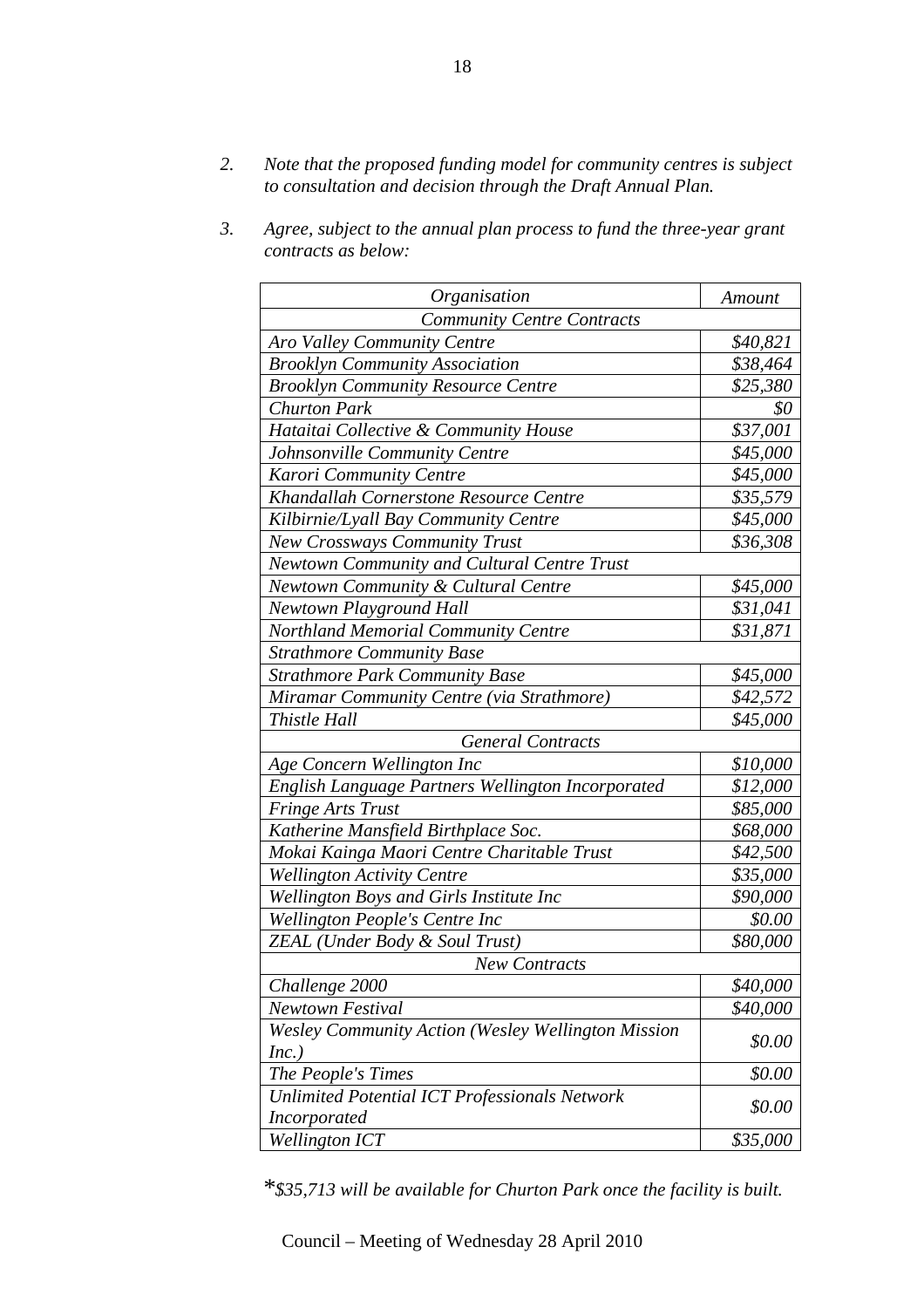*Note: the unallocated \$35,713 will be available for allocation if required across community centres after the Draft Annual Plan consultation on the funding model on community centres is completed.* 

## *5. ITEM 075/010P PROPOSED LAND ACQUISITION, FORT BUCKLEY – BARNARD STREET, WELLINGTON (1215/52/IM) (REPORT 5)*

*THAT the Strategy and Policy Committee:* 

- *1. Receive the information.*
- *2. See Part A.*

## *6. ITEM 076/010P ROAD ACQUISITION – SHELLY BAY ROAD (1215/52/IM) (REPORT 6) THAT the Strategy and Policy Committee:*

- *1. Receive the information.*
- *2. See Part A.*

## *7. ITEM 077/010P ACQUISITION OF LAND FOR ROAD – 130 FRASER AVENUE, JOHNSONVILLE (1215/52/IM) (REPORT 7)*

*THAT the Strategy and Policy Committee:* 

- *1. Receive the information.*
- *2. See Part A.*

## *8. ITEM 078/010P FORWARD PROGRAMME (1215/52/IM) (REPORT 8)*

*THAT the Strategy and Policy Committee:* 

- *1. Receive the information.*
- *2. Agree the Forward Programme, attached as Appendix One of the officer's report.*
- *3. Agree to the inclusion of the following additional papers in the Forward Programme:* 
	- *(a) 1 June Community Facilities Review*
	- *(b) 23 June Regional Passenger Transport Plan*
	- *(c) To be scheduled Strategic Framework for Reserve Land Acquisition*
	- *(d) To be scheduled Otari Wilton's Bush Landscape Plan report back*
	- *(e) To be scheduled Clyde Quay Boat harbour redevelopment.*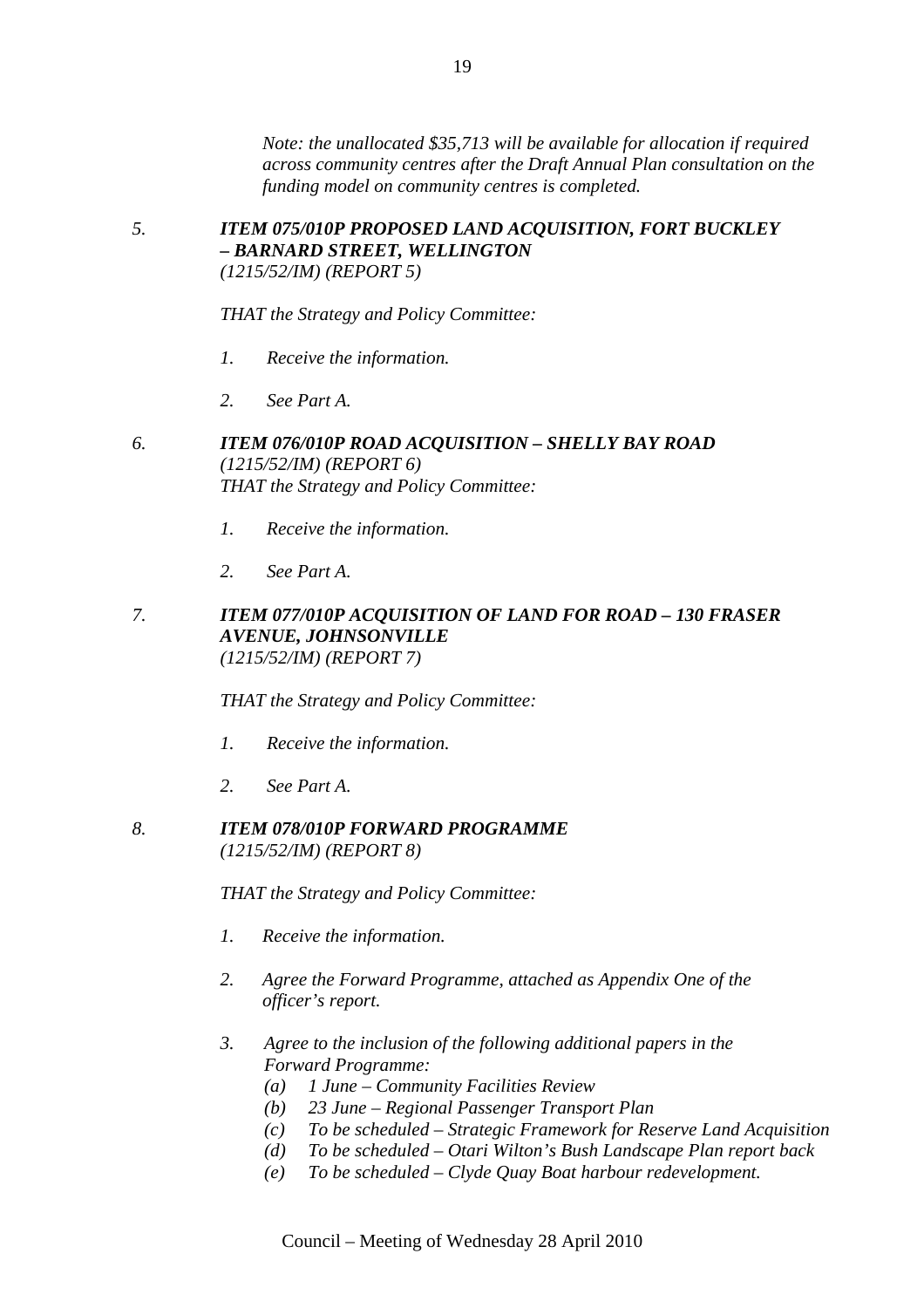## *STRATEGY AND POLICY COMMITTEE Meeting of Thursday 22 April 2010 (1215/53/IM) (REPORT 7)*

## *1. ITEM 084/10P DECOMMISSIONED TARANAKI STREET HERITAGE MEN'S TOILETS (1215/52/IM) (REPORT 6)*

*THAT the Strategy and Policy Committee:* 

- *1. Receives the information.*
- *2. Notes that Officers will be seeking expressions of interest to develop the decommissioned Taranaki Street toilet building.*
- *3. Authorises Officers to conduct public consultation under section 138 of the Local Government Act 2002 in the event that any proposed development seeks to incorporate any of the land surrounding the building.*
- *4. Notes that Officers will report back to the Committee following consultation.*

## *2. ITEM 085/10P NEWLANDS CENTRE PLAN (1215/52/IM) (REPORT 3)*

*THAT the Strategy and Policy Committee:* 

- *1. Receive the information.*
- *2. Note that the draft Newlands Centre Plan was approved by the Committee in October 2009 and a total of 61 comments were received during the consultation period over November and December 2009.*
- *3. Agree that funding implications for the proposed McMillan Court car park and public space improvements (Action Plan, Table 2 in the officer's report) be included for consideration as part of the 2011/12 Annual Plan prioritisation process.*
- *4. Note that any funding implications (including the application of development contributions) for other proposed projects (Action Plan, Table 3 in the officer's report) will be included as appropriate for consideration as part of future Annual Plan/LTCCP prioritisation processes.*
- *5. Agree that any funds from the sale of Council-owned land within Newlands Centre, including land associated with the McMillan Court road-stopping proposal, be reinvested into the Newlands Centre revitalisation actions.*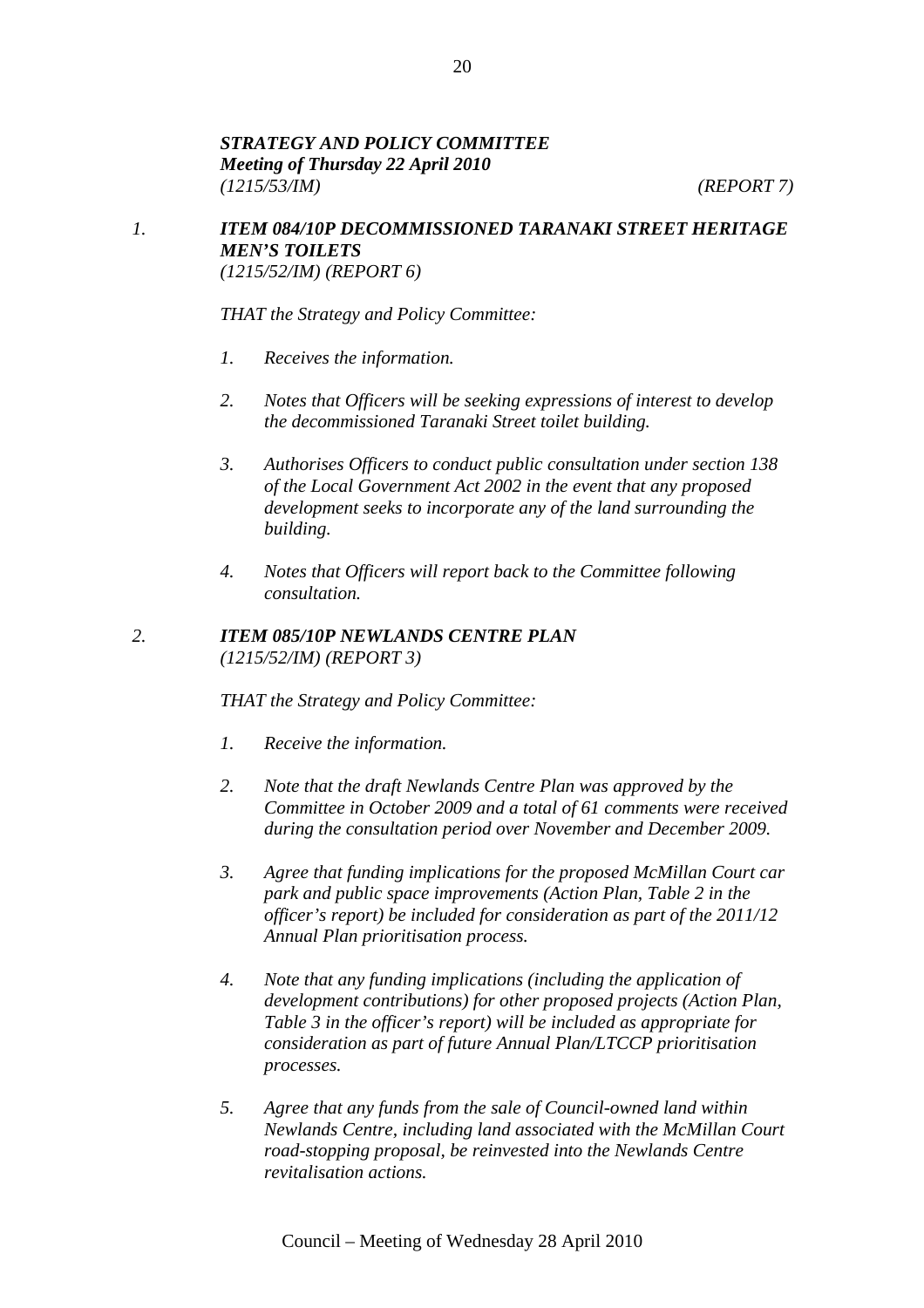- *6. Delegate to the Portfolio Leader for Urban Development and the Chief Executive the authority to make any changes to the Plan, required as a result of decisions of this Committee, prior to the Plan being referred to Council.*
- *7. See Part A*

# *3. ITEM 090/10P THORNDON QUAY – PROPOSED PARKING CHANGES*

*(1215/52/IM) (REPORT 4)* 

*THAT the Strategy and Policy Committee:* 

- *1. Receive the information.*
- *2. See Part A.*

## *4. ITEM 091/10P PROPOSED CHANGES TO THE BUILDING ACT 2004 (1215/52/IM) (REPORT 5)*

*THAT the Strategy and Policy Committee:* 

- *1. Receives the information.*
- *2. Agree to the submission to the Department of Building and Housing on the proposed changes to the Building Act 2004, as amended, attached as appendix one of the officer's report.*
- *3. Note that the closing date for this submission is 23 April 2010.*
- *4. Delegate to the Chief Executive the authority to approve minor editorial changes and to give effect to any changes agreed by the Committee, prior to the submission being sent to the Department of Building and Housing.*
- *5. Note that Wellington City Council will be contributing to a Wellington Region Building Consent Authorities Group (consisting of the eight BCA's in the region) joint response to the Department of Building of Housing.*
- *6. Delegate to officers the ability to sign off the regional BCA submission, on the condition that the regional submission does not materially depart from the Council's own submission.*

*REGULATORY PROCESSES COMMITTEE Meeting of Wednesday 14 April 2010 (1215/53/IM) (REPORT 8)*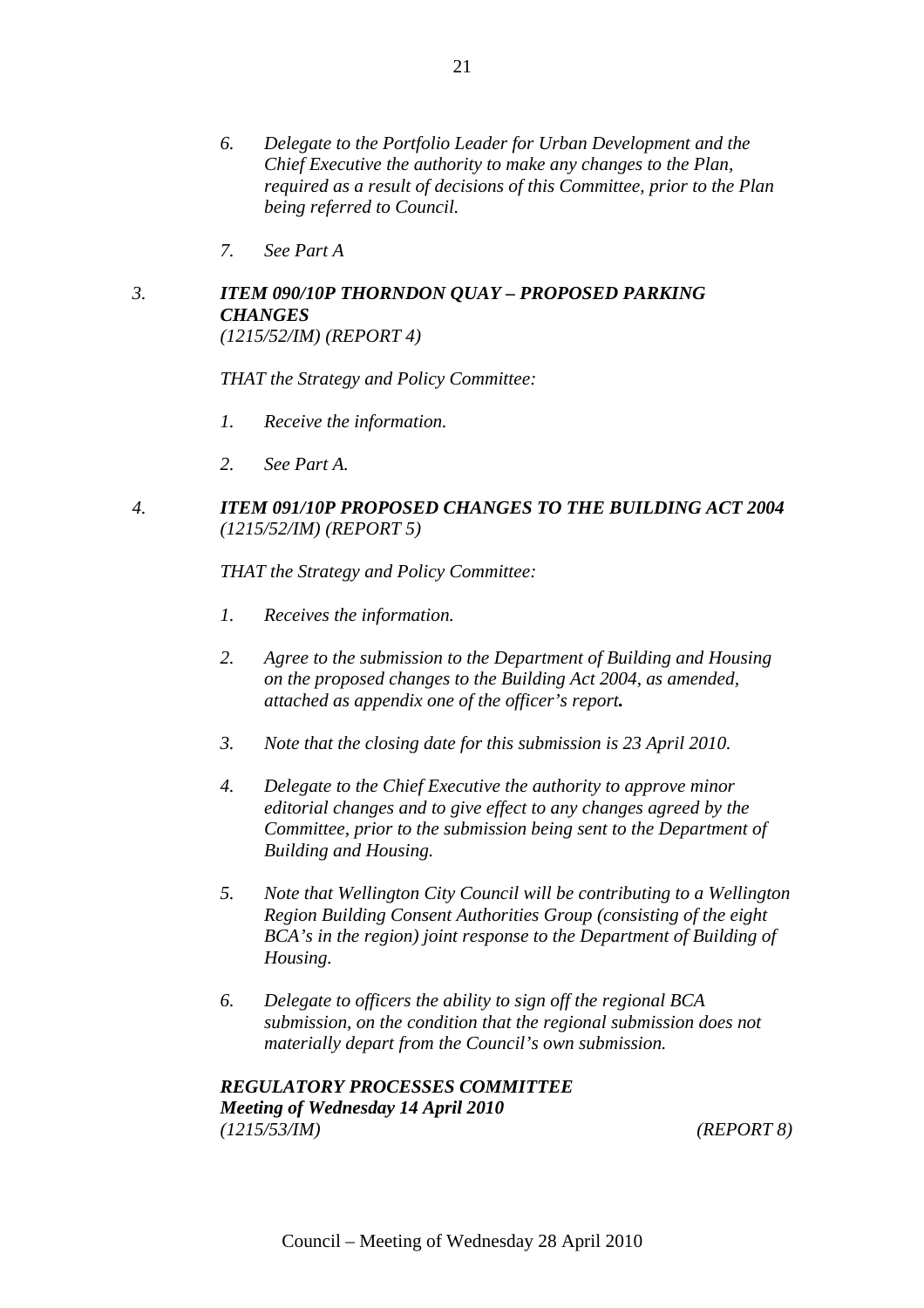## *1. ITEM 019/10RP ROAD STOPPING AND DISPOSAL – LEGAL ROAD ADJOINING 86 BRACKEN ROAD AND NEWLANDS COLLEGE PAPARANGI (1215/53/IM) (REPORT 1)*

22

*THAT the Regulatory Processes Committee:* 

- *1. Receive the information.*
- *2. See Part A.*

## *2. ITEM 025/10RP DOG CONTROL ACT 1996 – OBJECTION TO OFFICER'S MENACING CLASSIFICATION DECISION (1215/53/IM) (REPORT 2)*

*THAT the Regulatory Processes Committee:* 

- *1. Receive the information.*
- *2. Agree to uphold the menacing dog classification that was imposed under section 33A(1)(b)(i) of the Dog Control Act 1996.*

## 066/10C **QUESTIONS**

(1215/11/IM)

## **NOTED:**

There were no questions.

The meeting concluded at 6.13pm.

Confirmed:

Chair / /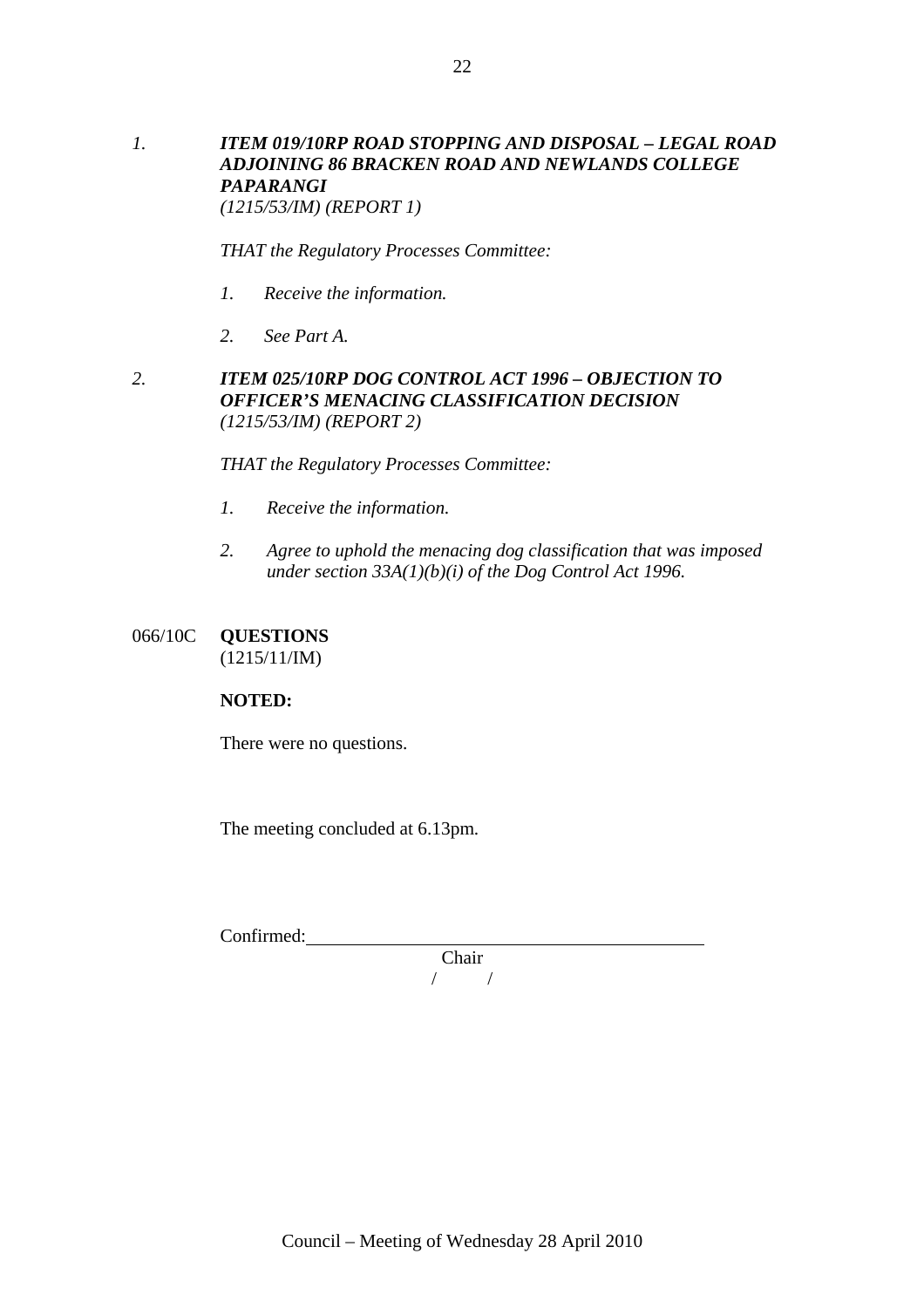# <sup>23</sup> **APPENDIX 1**

# *A Policy for Wellington City Council's SOCIAL HOUSING SERVICE*

**APRIL 2010**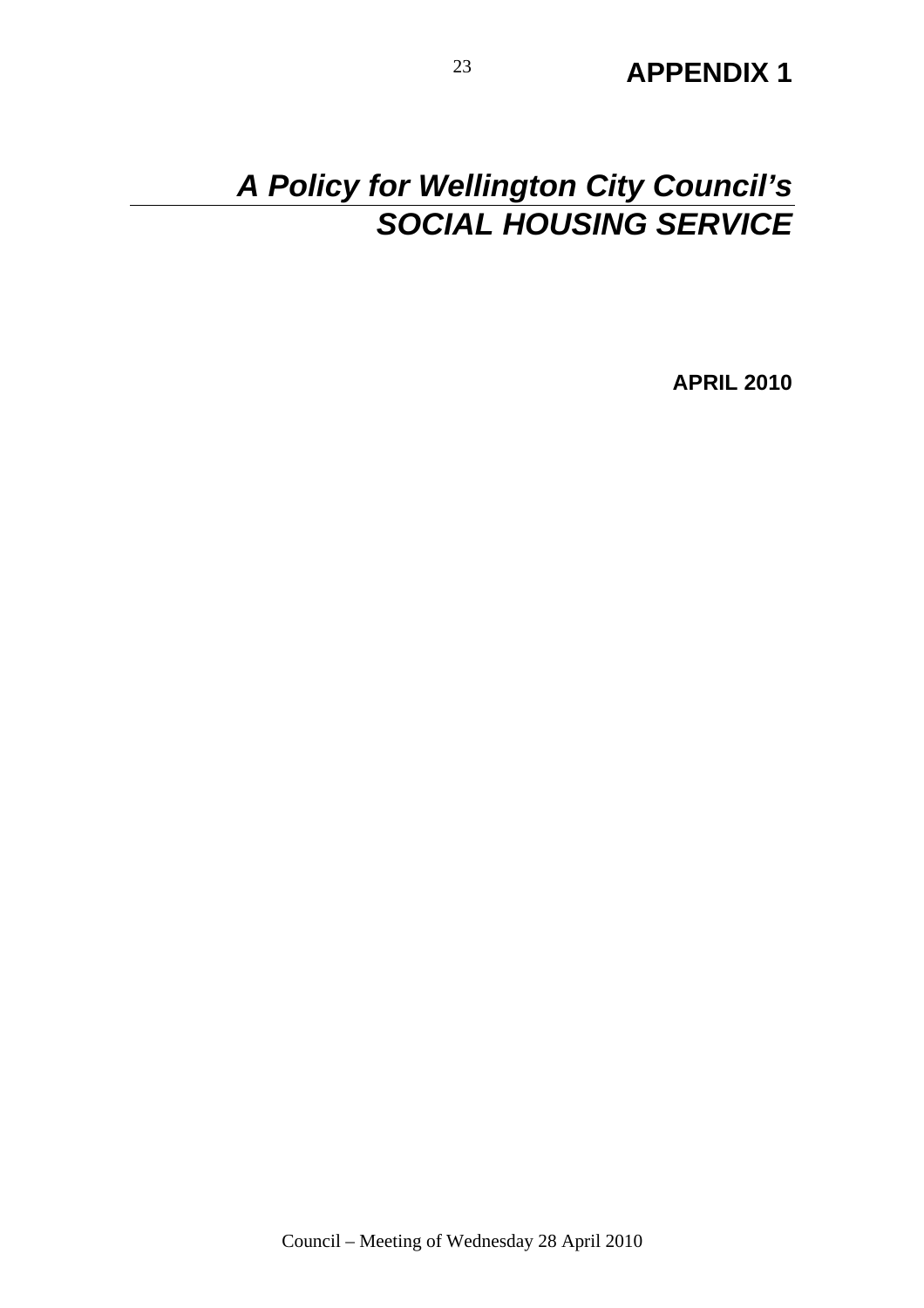# **1. Introduction**

Wellington City Council is committed to the provision of social housing at below market rents for those households who experience barriers to accessing appropriate housing.

Wellington City Council will work in partnership with the Government to deliver on this commitment. The Council signed a Deed of Grant with the Crown in 2007 which outlines a programme of funding to upgrade the Council's housing stock in exchange for an on-going commitment from the Council to provide social housing at a good standard for at least 30 years. The rents will both be affordable for tenants on low incomes as well as being at a sufficient level to generate enough revenue to maintain the homes to a good standard for modern living.

In light of the requirements in the Deed of Grant, the Council agreed to review its policies around social housing. This Social Housing Policy focuses on how we allocate homes to potential tenants, how we set rents and how we manage the tenancies.

The policy provides:

- the Council's vision for social housing including purpose, objectives and principles
- the context for social housing in Wellington and its key challenges
- $\bullet$  the principles in action how the Council will implement those principles.

# **2. Our vision**

Wellington City Council's vision is for Wellington to be a vibrant, internationally competitive and affordable city. Our community have told us their aspirations for the city which are outlined in the Long-Term Council Community Plan 2009-19. These include social services, especially health and housing, being affordable, available and accessible to all Wellingtonians.

The Council has responded to this aspiration within the Social and Recreation strategic area which aims to build strong, safe and healthy communities. The Council's ambition is for all Wellingtonians to have access to accommodation that is fit for purpose. One of the Council's roles in contributing to this aim is to provide some social housing for people who otherwise have barriers to accessing appropriate and affordable accommodation.

## **Purpose**

The purpose of the Council's housing provision is to provide social housing for a minimum of 30 years to Wellington residents.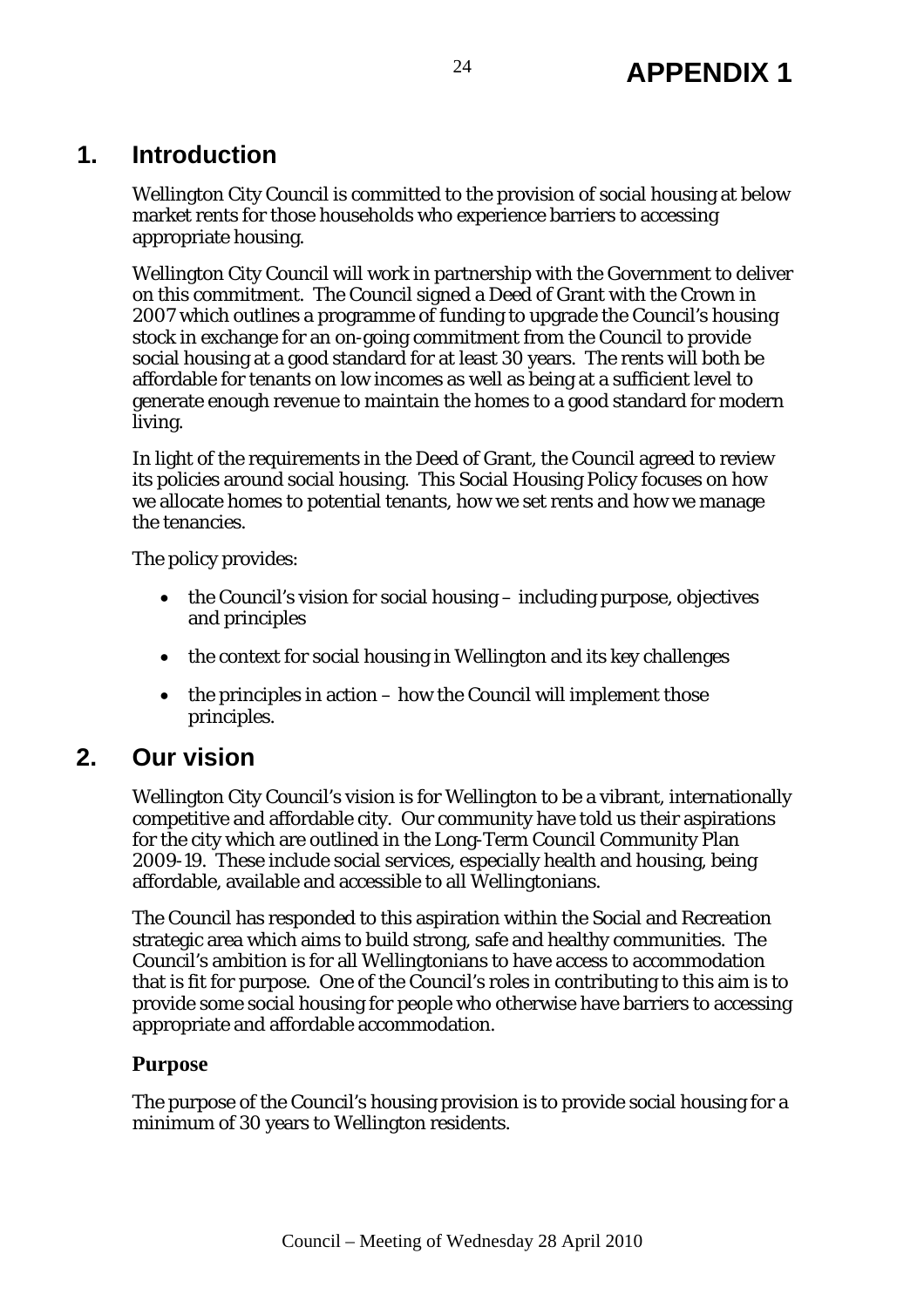## **Objectives for social housing**

The Wellington City Council aims to provide:

- appropriate and affordable housing to low-income households who otherwise have barriers to accessing housing
- safe and secure housing to a good standard
- communities where people feel safe, have a sense of belonging and are proud to call home
- support for Council tenants to improve their quality of life and well-being and to contribute to and benefit from living in Wellington

To achieve these objectives, the following principles will guide our decisionmaking and the way we work.

## **Principles**

- Work in partnership to improve the lives of tenants
- Ensure the housing portfolio is financially sustainable into the future and affordable for tenants
- Respond to demand for social housing equitably and efficiently
- Commitment to resilient and cohesive communities
- Provide a high quality service to tenants

# **3. Context**

Wellington City Council is the largest social housing provider in the city with 2,352 units. This represents 3.4% of all the residential dwellings and 8.3% of all rental dwellings in Wellington. This means the Council is a major player in the city's housing market. Housing New Zealand Corporation (HNZC) is the other major provider of social housing in Wellington with 1896 dwellings. A further 104 units are provided by non-profit community based initiatives focusing on targeted accommodation for people with mental health disabilities, emergency and respite.

The Council's housing stock is predominantly comprised of bedsits and one bedroom units (71.3%). HNZC however provides mostly two and three bedroom accommodation (78.8%). Consequently the Council houses mostly single people and couples without children. About 20% of the Council's stock houses children which amounts to about 900 children overall. After the housing upgrade is complete in 20 years, it is expected the number of bedsits and one bedroom units will decrease slightly, however they will still comprise a significant portion of the stock.

Wellington City Council in partnership with Housing New Zealand are implementing a 20 year programme to upgrade all of the Council's housing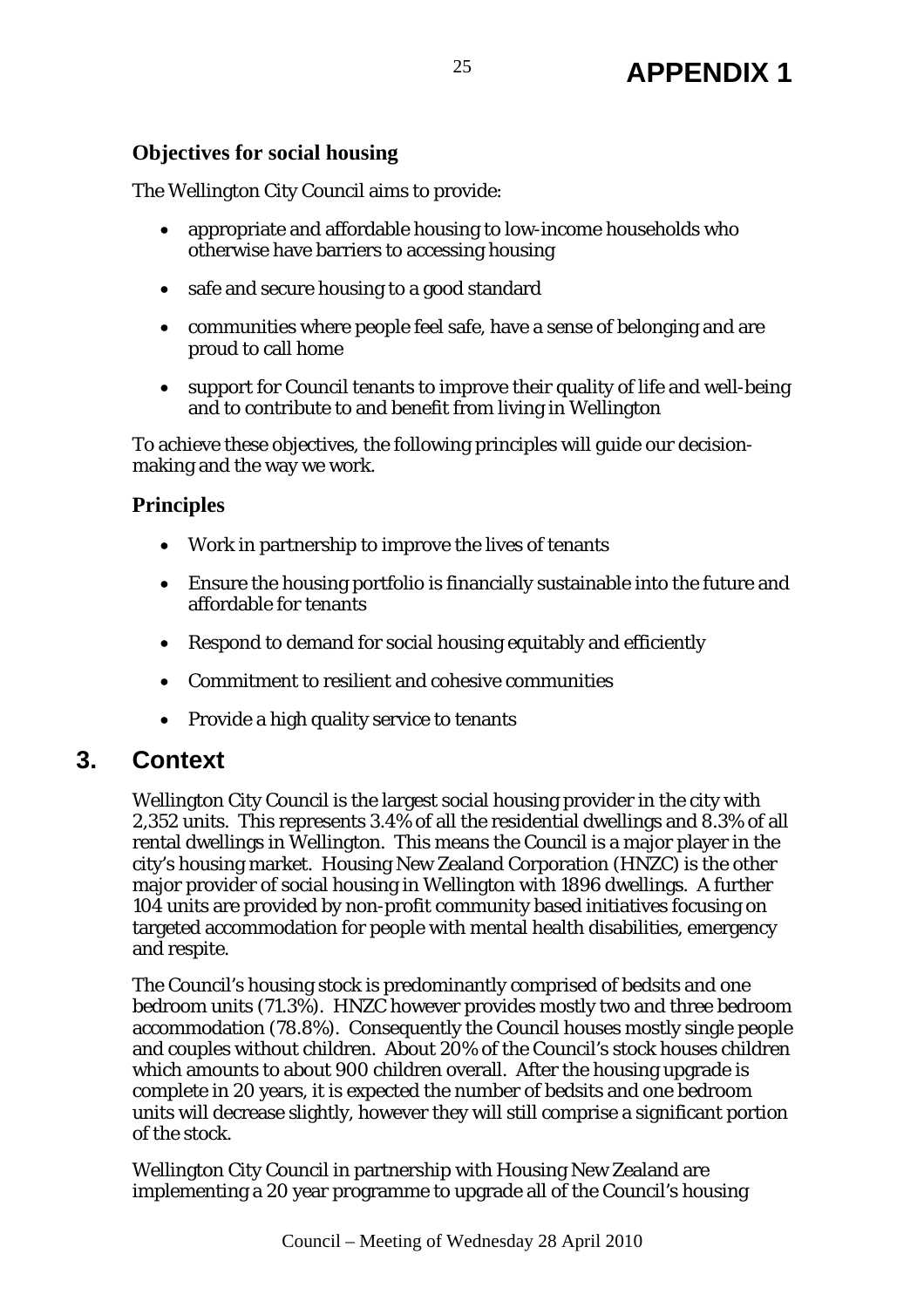stock to a good condition. After this programme is complete there will be significantly less bedsits but many more one and two bedroom units and a few more three and four bedroom units. The number of units overall will decrease slightly, but the stock will better reflect modern living standards.

See Appendix A for more information about the social housing stock, demographics and housing need in Wellington.

# **4. Challenges we face**

In providing social housing, Wellington City Council faces the following challenges:

- *Affordability*: Less people are owning their own homes in Wellington because house prices are becoming increasingly unaffordable. At the same time the population is growing and most of the growth in the Wellington region will occur in Central Wellington. Therefore the majority of growth will be in the rental market.
- *Increasing numbers of households in housing need* In Wellington the main causes of need are affordability, sustainability of tenancies in the private sector and accessibility barriers tied to discrimination. This growth is primarily expected in over 45s and one parent and one person households.
- *Limited type of stock* While Wellington City Council's ambition is to house all households in need, the reality is that the Council's stock is predominantly made up of bedsits and one bedroom units (71.3%). This limits the types of households the Council can assist with their housing needs.
- *Aging population* While Wellington has a relatively young age profile, the number of older people is expected to increase. It is likely there will be increasing numbers of older people experiencing difficulty accessing housing.

# **5. Working in partnership**

There are many agencies with a role that contributes to affordable housing in Wellington and to support Council tenants. Wellington City Council does not wish to duplicate services but rather, work in partnership with other agencies. Working in partnership is critical in assisting those who need help, building strong and safe communities and improving the well-being of tenants.

Wellington City Council will foster and promote partnerships with the following organisations and individuals in order to achieve its objectives around social housing:

• *Housing New Zealand Corporation* – provides 1896 social housing units in Wellington and has a strategic role in the provision of social housing. Many of the households in housing need that cannot be helped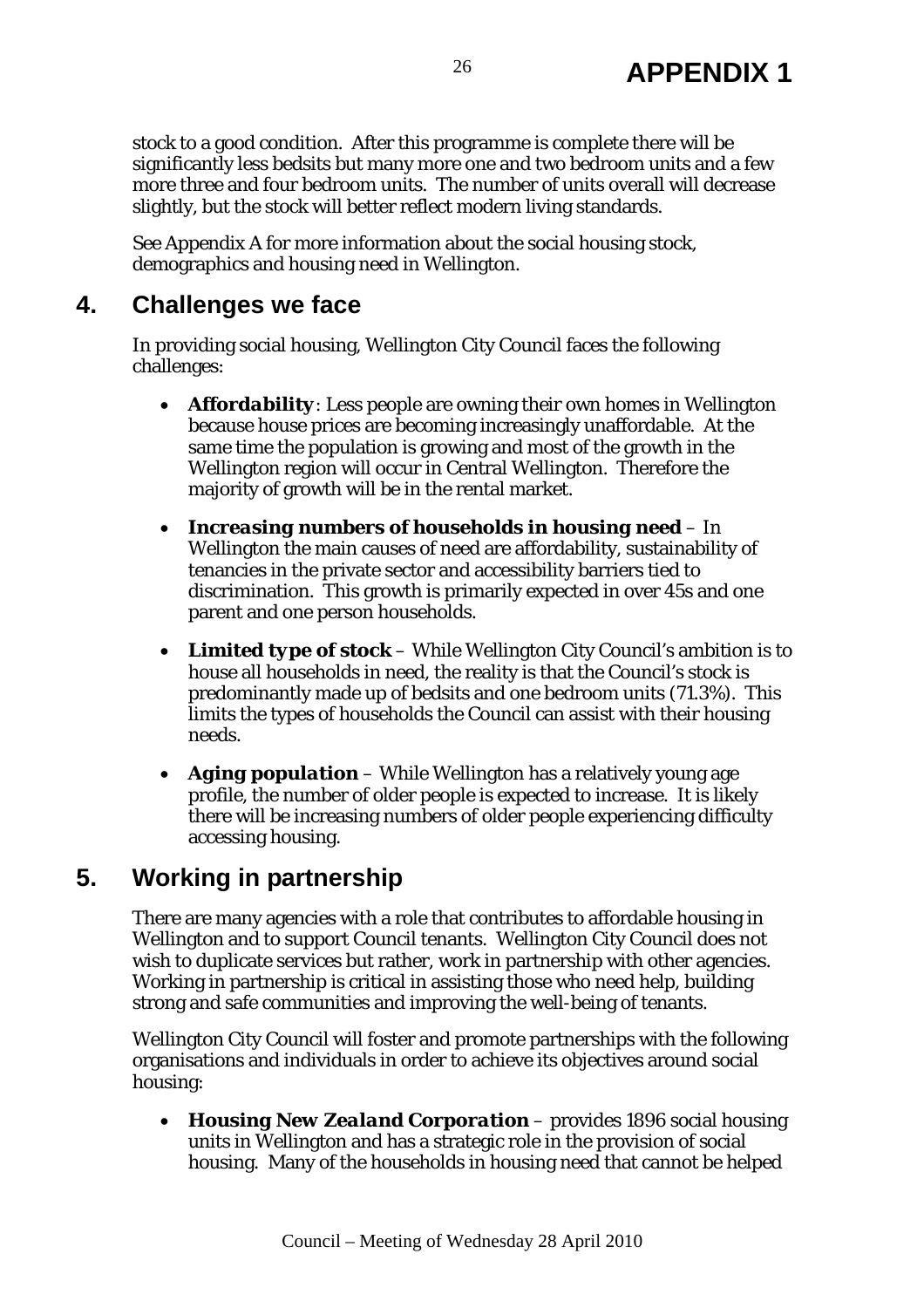by the Council will be suitable for Housing New Zealand assistance because of the different types of stock available.

- *Other social housing providers*  other non-profit organisations specialise in providing housing for those with high support needs and emergencies.
- *Work and Income New Zealand*  over 80% of the Council's tenants receives benefits from the Government. The Council will work with WINZ to ensure tenants receive all of the benefits they are entitled to.
- *Support services*  The Council houses some tenants with various support needs. The Council will make sure people who require assistance and support are connected with the relevant agencies and government departments.
- *Wellington Housing Forum* the purpose of the forum is to bring organisations together to improve housing situations for people with unmet housing needs in Wellington. The forum is made up of a mixture of groups representing a variety of interests relating to social housing in the Wellington City area.
- *Community Action* a grant funded programme which aims to address the social needs of tenant communities by encouraging and developing a sense of place and enhancing community and individual wellbeing.
- *Tenants* the Wellington Housing Association of Tenants (WHAT) has a formal agreement with the Council to be the joint voice of tenants. The Council will also consult directly with tenants on matters that are relevant to them.

# **6. Financially sustainable and affordable**

Wellington City Council is committed to providing approximately 2,300 social housing units that are both affordable for tenants as well as safe, secure and to a good standard. The Council is funding an upgrade of all of its housing stock to meet this standard with a grant from the Government. After this upgrade work is complete, the Council will continue to invest in the stock to maintain it at a good standard. This on-going upgrade work will be funded from income generated from rents which will be ring fenced for the purpose of funding the housing portfolio. This means the Council needs to generate enough income from rents to sustain all of the homes to a good standard.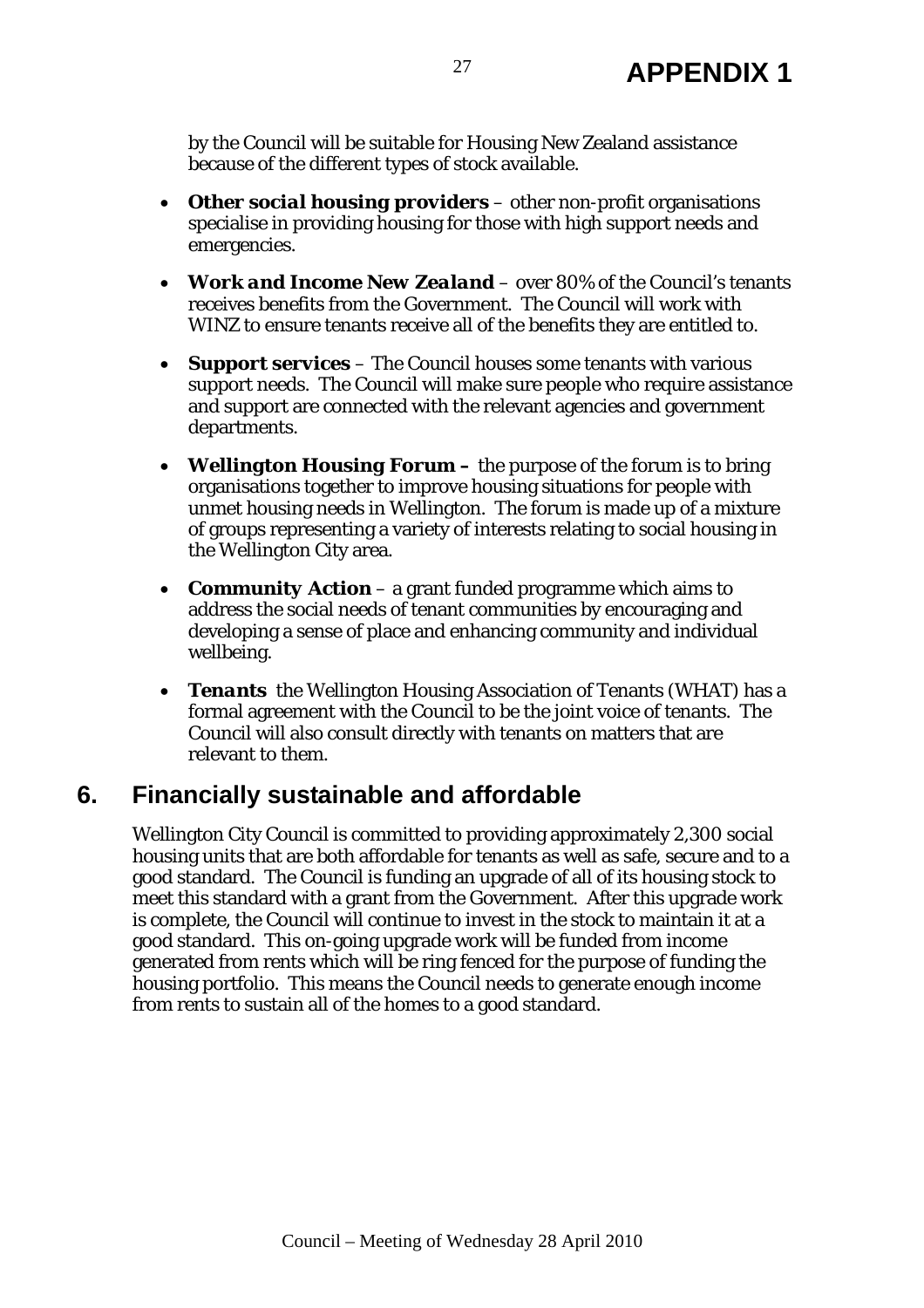## *Rent setting*

Rents will be set at 70% of market rent and will be reviewed annually. This means the Council's social housing will remain affordable for tenants as well as enabling the Council to continue to provide social housing in a reasonable condition at current levels for at least 30 years.

## *Rent relief provisions*

Affordable rents are a critical feature of social housing. As a safety net, the Council uses the following mechanisms to ensure rents remain affordable:

- Following the annual rent review, there is a maximum rent increase of \$20 per week for a single tenant and \$30 for two or more adult tenants. These caps stay in place until the next rent review
- affordable rent limit consideration of a rent reduction for any tenant whose rent exceeds 35% of net household income(not including the disability allowance) after tax and after Accommodation Supplement entitlement has been received
- no rent increases for tenants over 80 years of age

In effect all tenants will either be paying 70% of the market value of their property or 35% of their income, whichever is lower.

The Council will adjust the maximum rent increases in line with inflation and average incomes every three years. The income of most Council tenants increases each year at the rate of inflation. Carrying out these reviews every three years means that the caps do not lag to any great extent (particularly while inflation is low).

# **7. Responding to demand**

Wellington City Council is not able to house all households who require social housing because the stock is limited. The social housing portfolio is for people who face barriers in accessing housing in the private sector, particularly o the basis of affordability. Consequently, the following households are eligible:

- have an income of less then 60% of the Wellington median income
- have less than \$35,000 worth of assets if aged under 50
- have less than \$50,000 worth of assets if aged over 50.

These thresholds will be reviewed every three years in line with inflation to reflect the changing incomes of tenants. Raising the income and asset thresholds will make more people eligible for social housing. Therefore, these reviews need to take into account the impact on demand for social housing given the limited stock available.

Also, for legal reasons, the Council will only consider applicants where the primary tenant: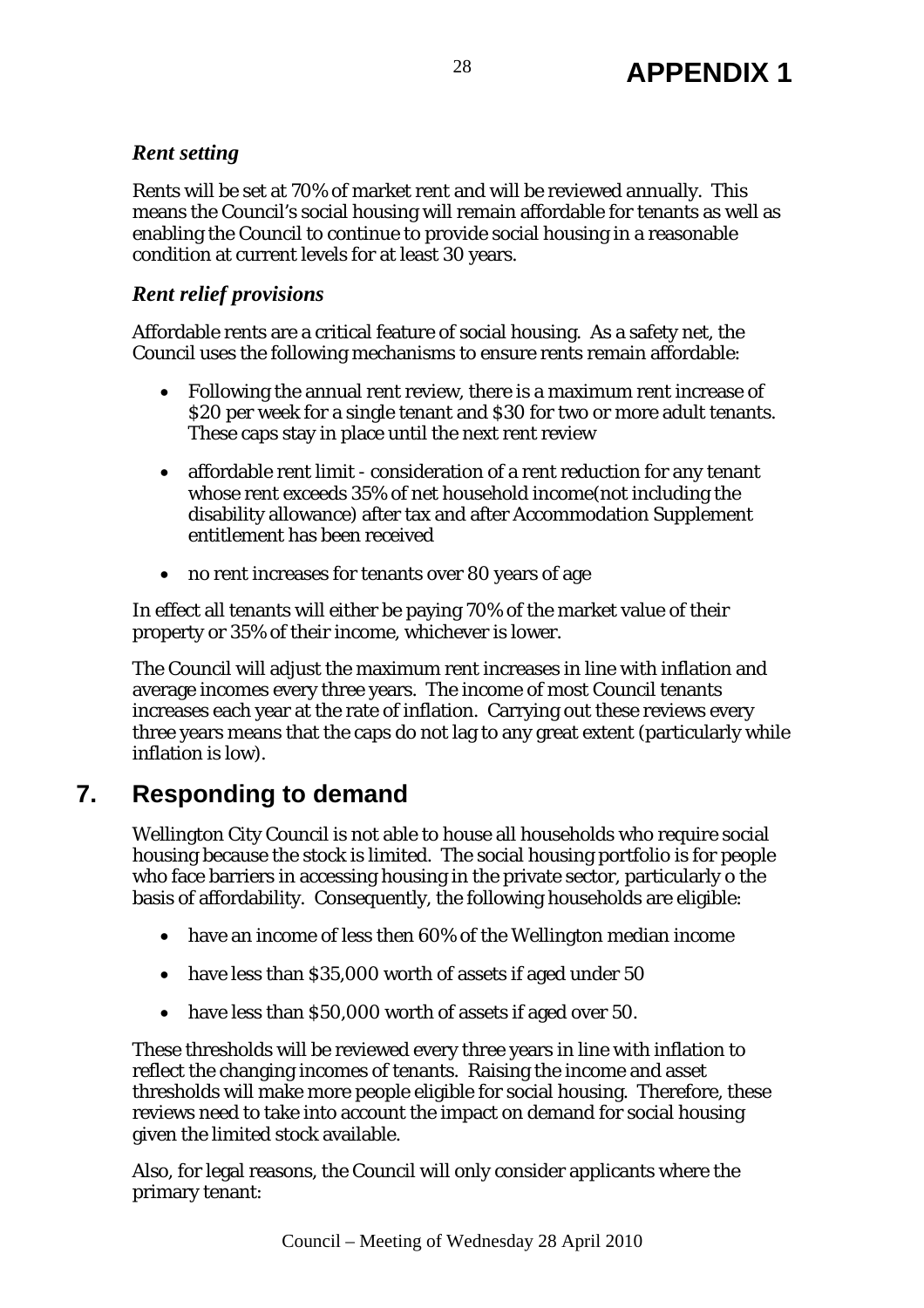- is at least 18 years of age
- has permanent resident status or has lodged an application for such status

All eligible applicants will undergo a needs assessment to determine their relative housing need. The following factors are considered in this assessment:

- current tenancy or living arrangement does the applicant have a short, fixed term, long term or no tenancy? Is their current home affordable?
- adequacy of current housing is the applicant living in a home in poor physical condition or one that doesn't meet their needs?
- suitability of current housing is the applicant's house size big enough for the number of occupants?
- accessibility can the applicant access housing in the private market in the face of discrimination?
- location is the applicant able to access social infrastructure such as community centres, shopping centres, transport links, health and education services?
- special housing needs does the applicant have any special needs including physical disability, homelessness, substance abuse, chronic illness and domestic violence?

The assessment tool determines the level of needs of all applicants who are then placed on the housing register and are assigned a relative priority. When a housing unit becomes available, housing officers determine which household's needs are best met by that house in terms of its size, location, physical layout and proximity to support services. The housing officers consider the following factors when determining whether a home meets the needs of a particular applicant:

- household characteristics (number of people, children, older people)
- social support considerations
- special housing needs (location, access)
- tenant preferences

This means applicants are offered the best possible dwelling to meet their needs. Housing officers attempt to house the highest priority applicants first, but sometimes the available housing is not suitable for these applicants. In those cases, the homes are offered to lower priority applicants. Consideration will be given to the particular community. For example, older people often want to live in quiet neighbourhoods without families with young children nearby. Decisions are made on a case by case basis taking into account the specific needs of each potential tenant and community. The Council will not house applicants if they are a risk to themselves or to others.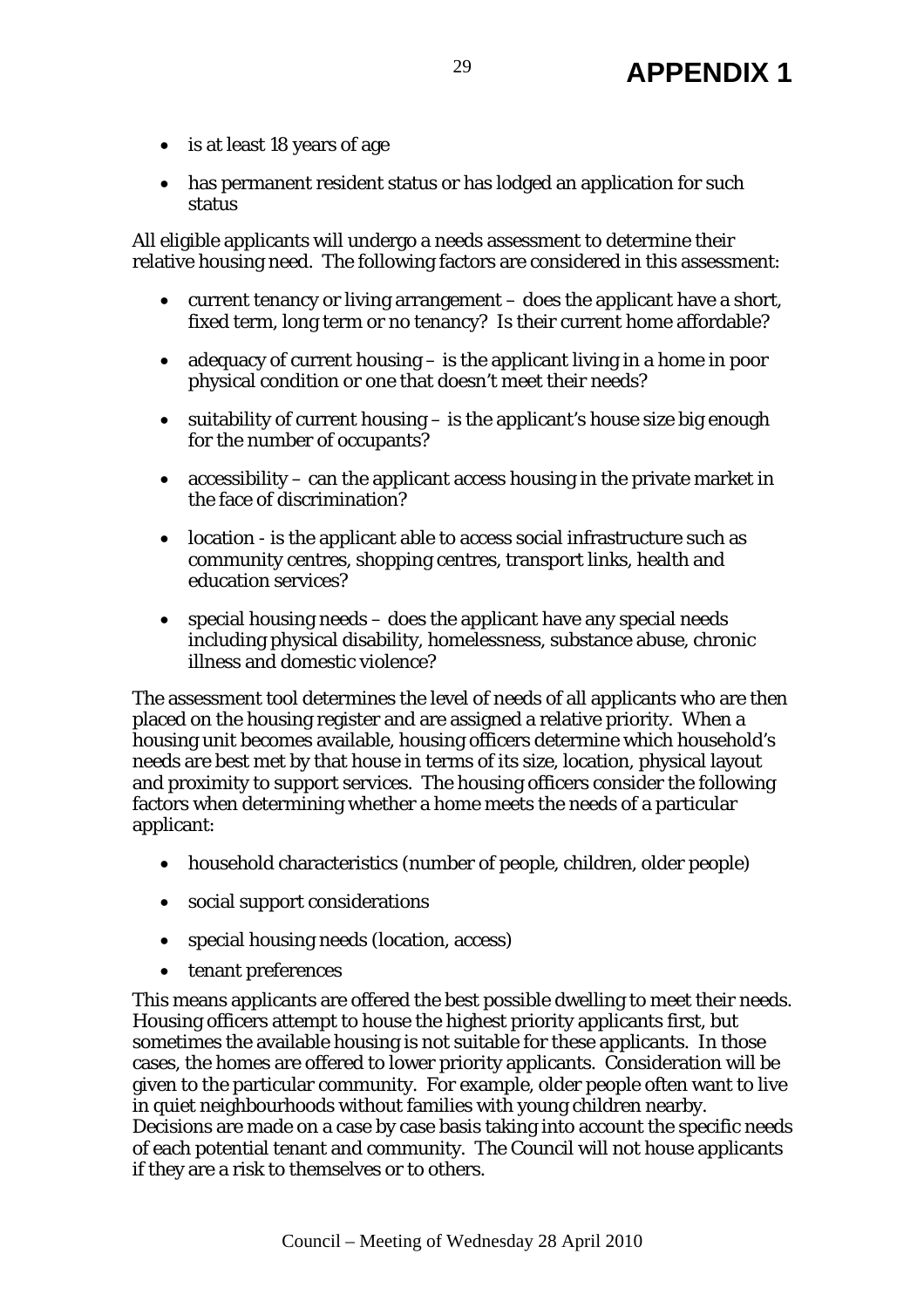Wellington City Council's housing stock is limited in type and location. Most of the dwellings are bedsits and one bedroom. Consequently most of the current tenants are single people living alone and couples without children. Housing New Zealand Corporation on the other hand has mostly two and three bedroom dwellings, as well as lower income and asset thresholds and cheaper rents. This means that Housing New Zealand Corporation is better able to assist larger households with different housing needs. These factors limit the type of households the Council can assist with their housing.

Given these constraints, Wellington City Council is best suited to house single people and small families particularly from the following groups:

| The fit elderly: | Those able to maintain an independent lifestyle at |
|------------------|----------------------------------------------------|
|                  | the time of application                            |

- Refugees and migrants: Recently arrived either through the quota or asylum seekers accepted by the immigration service as refugees and people entering the country under the humanitarian or family reunification categories
- Low level psychiatric: Those people able to maintain an independent lifestyle with minimum supervision and support
- Multiple disadvantaged: Households with a number of problems that make them vulnerable in the housing market
- People with physical disabilities: People with specific accommodation needs arising from a disability

The Wellington City Council recognises that applicants often have preferences as to where they wish to live. The Council aims to satisfy these preferences, however the availability of suitable stock will determine the extent to which those preferences can be met.

# **8. Resilient and cohesive communities**

Resilient and cohesive communities are places where those who live there feel safe and secure and contribute to and benefit from a rich and varied life. Resilience requires stability in the community. While the Council's social housing is not intended as a permanent solution to the problems many people experience accessing housing, the Council recognises that it is in the best interest of the community if some tenants are living in our homes long-term.

## *Moving on from social housing*

Wellington City Council's goal is to create communities that are safe and secure and contribute to a rich and varied life for those who live there. The Council's social housing is intended for those who cannot afford a home in the private housing market. Many tenants will stay in our homes long-term. The average tenancy is 6.6 years with many tenants staying only one to two years and others staying twenty plus years. This level of turnover allows stability in many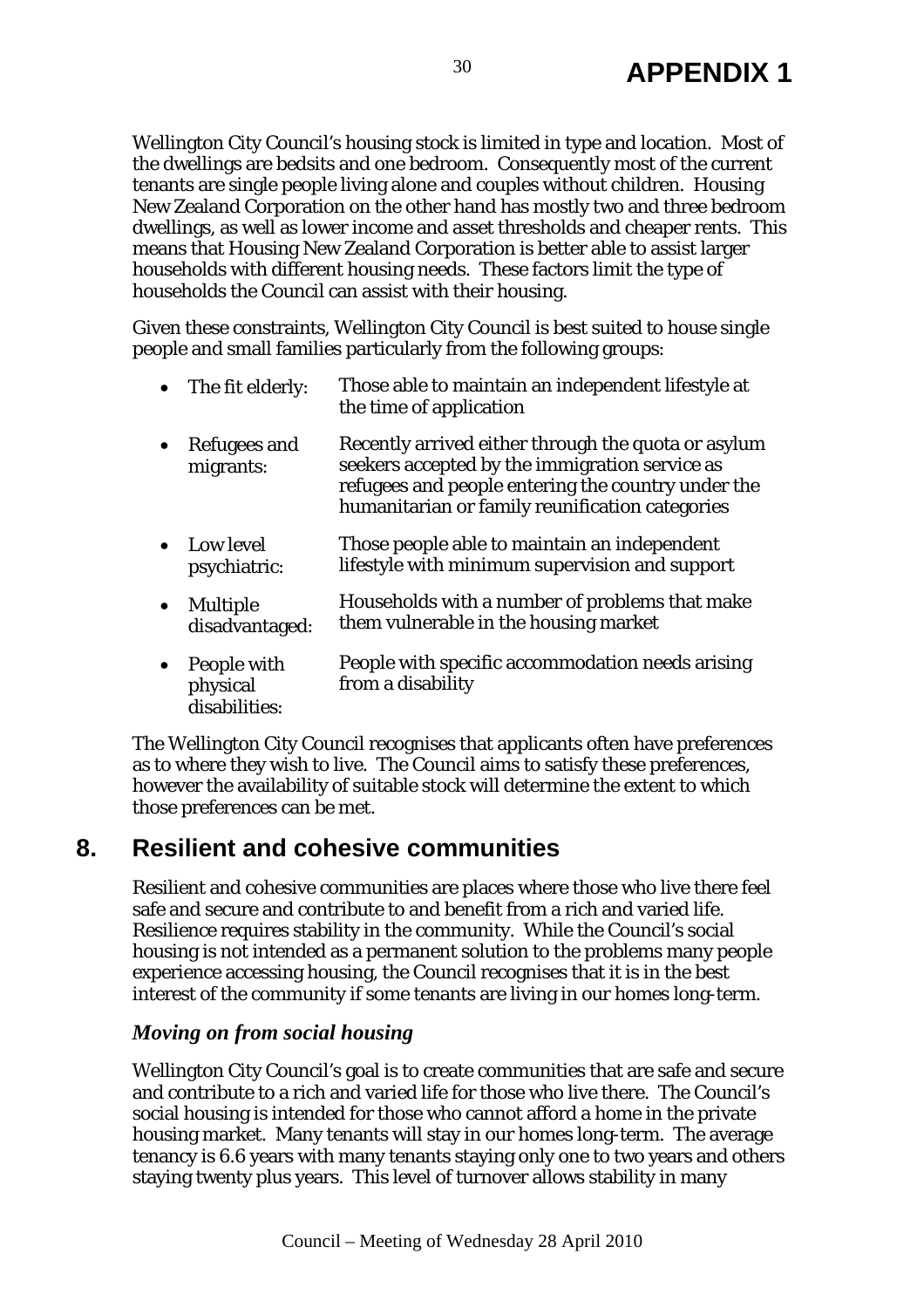communities as well as ensuring enough dwellings become available for new tenants.

When tenants' circumstances change and their income or assets go above the Council's thresholds, they will no longer be eligible for Council housing. It is the tenants' obligation to advise the Council if their circumstances change. Each year the Council will ask tenants to provide information about their income and asset levels. When tenants are earning above the threshold, they will be given one year to find alternative accommodation. During this time, the tenant's circumstances may well change again. In these cases where a change means a tenant is once again below the income and asset thresholds, they will once again become eligible and will not be required to leave their home.

During this one year period rent will be increased as follows:

- to 90 per cent of market value for those exceeding the income and/or asset thresholds by up to and including 20 per cent
- to 100 per cent of market value for those exceeding the income and/or asset thresholds by more than 20 per cent.

After this period tenants will be given 90 days notice to vacate their dwelling.

Each year the Council will review the income thresholds to ensure they remain at 60% of median income (using census data when it becomes available every five years and inflation every other year). Those tenants that have been assessed as earning above the old income threshold will be reassessed against the new threshold. Some tenants will become eligible once again for social housing and will not have to leave their home.

The Council will help tenants to find alternative accommodation by facilitating access to services that will provide tenants with support to identify advice and options around future steps.

Up to 5 per cent of the Council's housing portfolio may be made available at market rental to allow for the provisions outlined above.

# **9. Providing a high quality service to tenants**

Wellington City Council is committed to delivering its housing services in a way that:

- treats all customers fairly and equally
- treats all information given to us confidentially
- deals with enquiries quickly
- involves tenants in making decisions about how their place is managed
- recognise and involve the expertise of community and government agencies.

Tenancy management deals with three areas: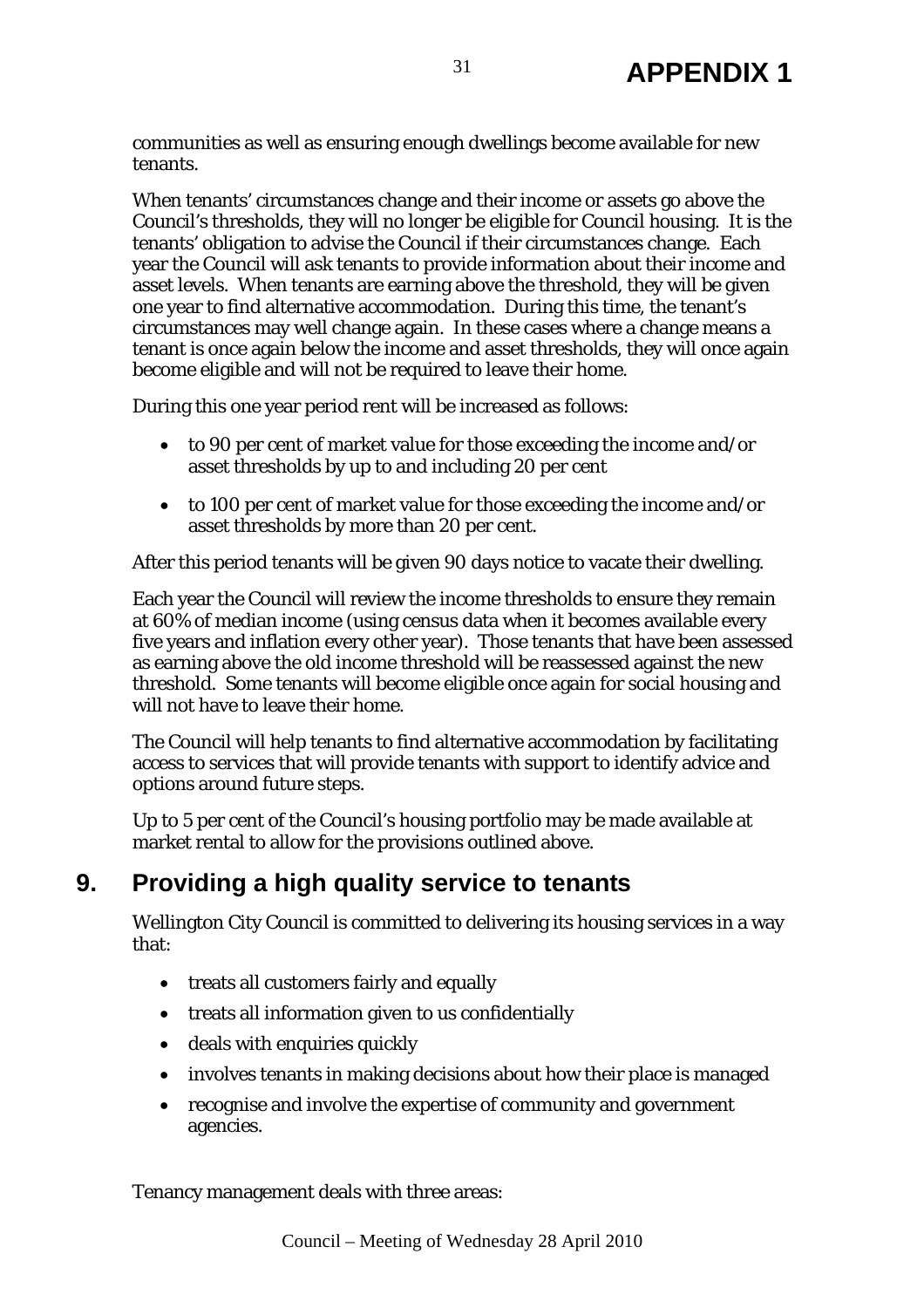- **Administration of tenancy agreements** –includes the management and termination of tenancies within the provisions of the Residential Tenancies Act 1986, tasks and activities associated with processing applications, establishing a tenancy agreement and ensuring the conditions of the tenancy agreement are adhered to. The latter includes such activities as maintenance, ensuring the rent is paid, annual inspections and resolving disputes.
- *Tenant support* refers to meeting the needs of individual tenants, both in terms of housing need and other support needs.
- *Community development* is concerned with addressing the social needs of tenant communities by encouraging and developing a sense of place and enhancing community and individual well-being.

To support these aspirations, Wellington City Council has implemented the Housing Plus and Community Action programmes.

## *Housing Plus*

Housing Plus aims to develop tenancy management by:

- increasing the presence of tenancy managers onsite
- developing effective communications between tenancy managers and tenants
- fostering agency partnerships
- providing case management for high risk/needs tenancies.

## *Community Action*

Community Action goals have been identified that will provide opportunities for tenants to:

- improve their physical environment and develop pride in where they live
- create and participate in a wide range of activities and initiatives
- increase their sense of safety and wellbeing
- meet others and participate in community celebrations
- develop leadership skills
- access to social and recreational programmes
- develop creative expression through a wide range of artistic endeavours
- build confidence, self reliance and a positive sense of identity
- access primary health and wellness services and information
- contribute to the regeneration of communities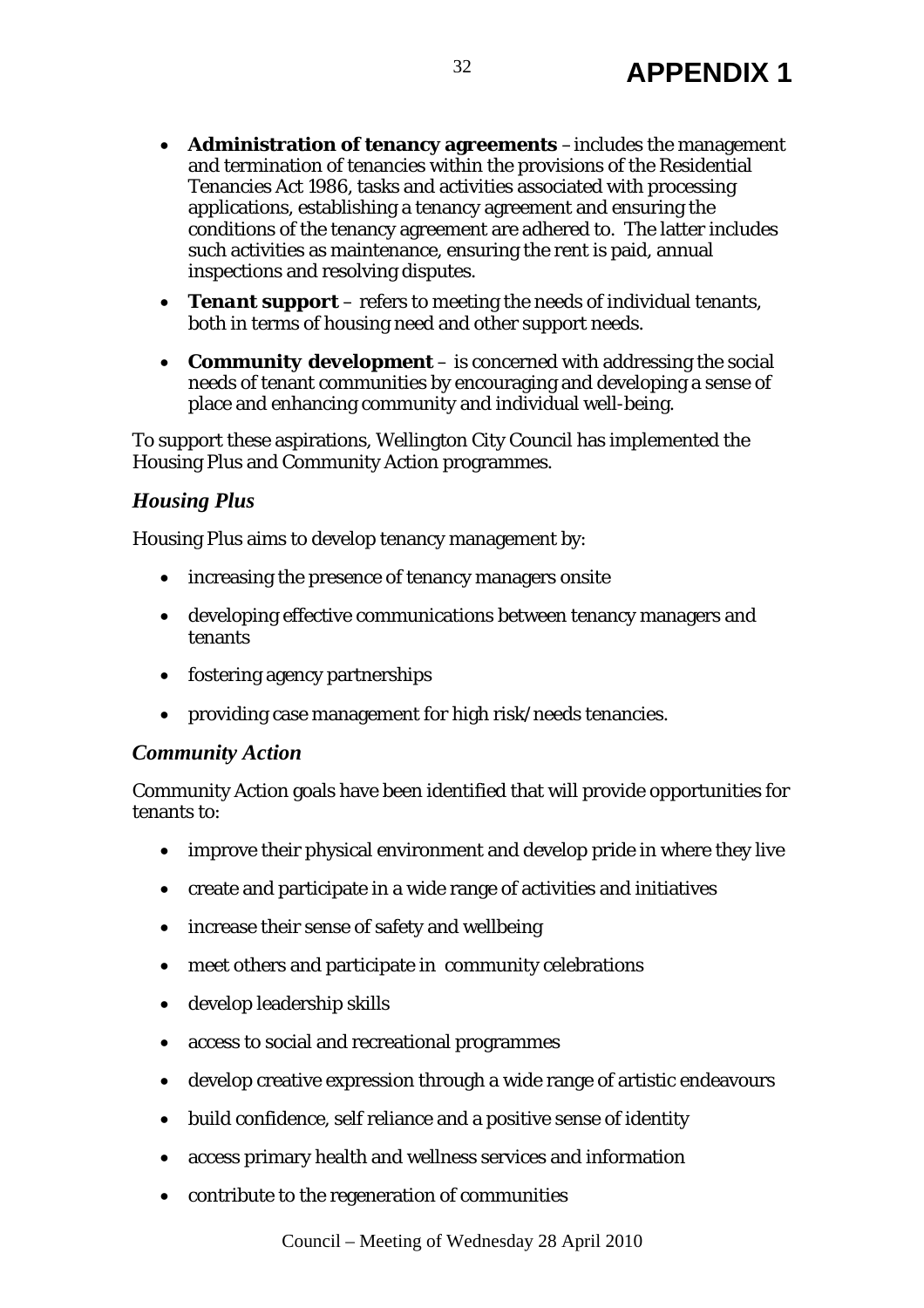• access training and employment opportunities.

## *Tenant Representation*

Wellington City Council recognises that it is critical that all tenants are able to contribute to and participate in decision making that effects them.

The Wellington Housing Association of Tenants (WHAT) which was established to:

- represent tenants in Council housing;
- be recognised by the Council as the formal joint voice of the tenants to the Council;
- negotiate with the Council on behalf of tenants on matters of concern;
- promote communication among tenant groups;
- support the work of tenant groups whose aims are compatible with WHAT's aims;
- work towards the tenants having control of their housing; and
- promote processes which would allow all tenants to have a say in decision making.

## **10. Review**

This policy will be reviewed every five years. These reviews will need to consider the on-going sustainability of the housing portfolio, affordability for tenants, demand for social housing and satisfaction with the service provided by the Council.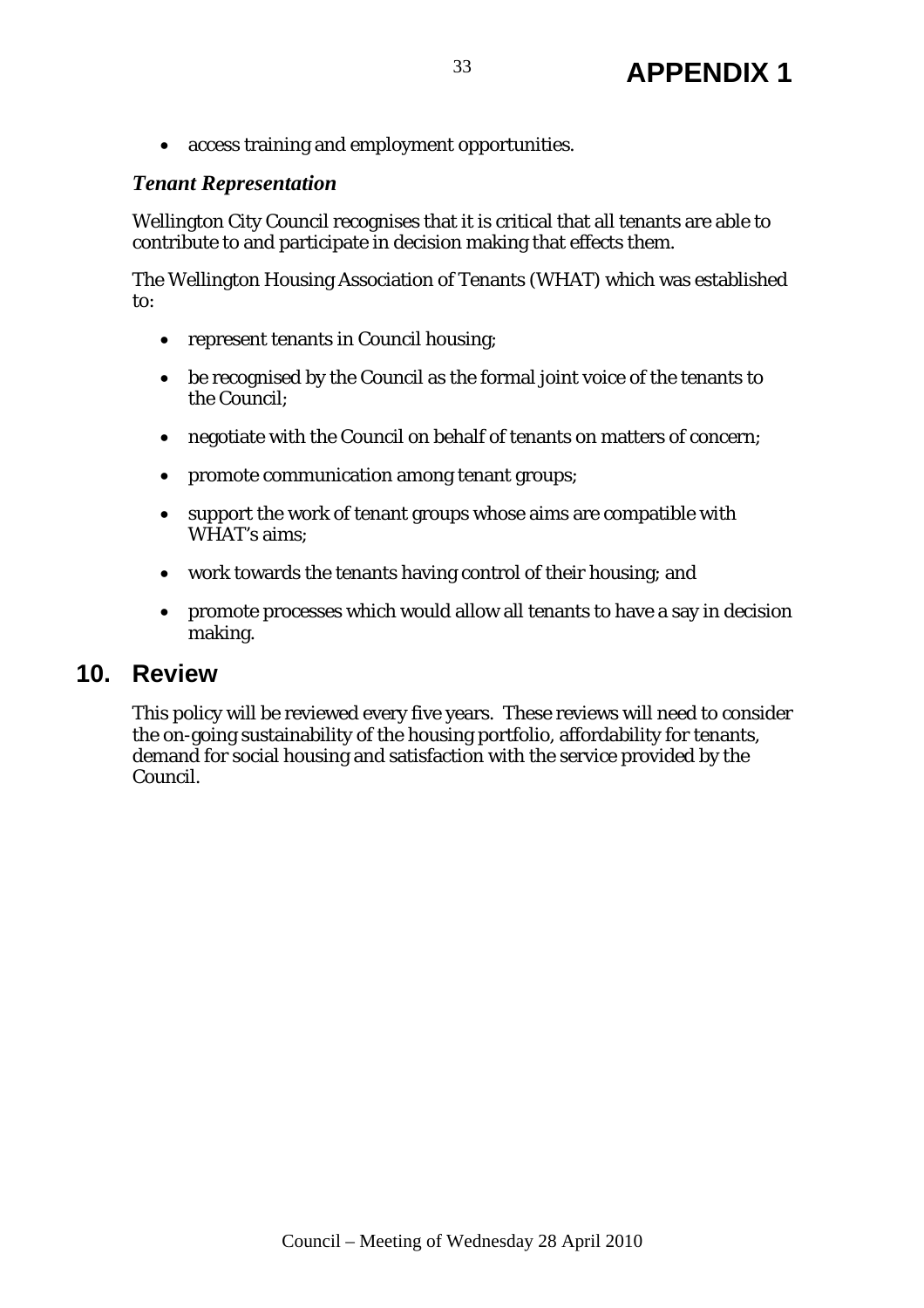# **Appendix A: The stock, tenants and housing need in Wellington**

# **The housing stock**

Wellington City Council is the largest social housing provider in the city with 2,352 units. This represents 3.4 per cent of all the private dwellings and 8.3 per cent of all rental dwellings in Wellington. This means the Council is a major player in the city's housing market. Housing New Zealand Corporation (HNZC) is the other major provider of social housing in Wellington with 1896 dwellings. A further 104 units are provided by non-profit community based initiatives focusing on targeted accommodation for people with mental health disabilities, emergency and respite.

The Council's housing stock is predominantly comprised of bedsits and one bedroom units (71.3 per cent). HNZC however provides mostly two and three bedroom accommodation (78.8 per cent). The following table shows that the Wellington City Council and HNZC stock compliment each other by ensuring there is a broad range of social housing types available overall.

| Number of<br><b>Bedrooms</b> | <b>Wellington City</b><br><b>Council</b> |                 | <b>Housing</b><br><b>Corporation New</b><br><b>Zealand</b> |                 | <b>Combined</b>         |            |
|------------------------------|------------------------------------------|-----------------|------------------------------------------------------------|-----------------|-------------------------|------------|
|                              | No.<br><b>Dwellings</b>                  | $%$ of<br>stock | No.<br><b>Dwellings</b>                                    | $%$ of<br>stock | No.<br><b>Dwellings</b> | % of stock |
| <b>Bedsit</b>                | 961                                      | 40.9%           | 41                                                         | 2.2%            | 1002                    | 23.6%      |
|                              | 714                                      | 30.4%           | 304                                                        | 16.0%           | 1018                    | 24.0%      |
| $\boldsymbol{2}$             | 400                                      | 17.0%           | 933                                                        | 49.2%           | 1333                    | 31.4%      |
| 3                            | 239                                      | 10.2%           | 562                                                        | 29.6%           | 801                     | 18.9%      |
| 4                            | 28                                       | 1.2%            | 49                                                         | 2.6%            | 77                      | 1.8%       |
| 5                            | 8                                        | 0.3%            | 6                                                          | 0.3%            | 14                      | 0.3%       |
| 6                            | $\overline{2}$                           | 0.1%            | 1                                                          | 0.1%            | 3                       | 0.1%       |
| <b>Total</b>                 | 2352                                     | 100%            | 1896                                                       | 100%            | 4248                    | 100%       |

*Wellington social housing dwelling type – January 2008* 

Following Wellington City Council's Housing Upgrade Programme (HUP) there will be less bedsits but many more one and two bedroom units and a few more three and four bedroom units. The number of units overall will decrease slightly, but the stock will better cater to the housing needs of Wellington. The move away from bedsits to one bedroom flats reflects changes in modern living standards whereby it is not always considered appropriate to live in a bedsit. The Council will however retain some bedsits because many tenants prefer them (usually because they are cheaper) and they a more space efficient. The upgrade will take 20 years to complete.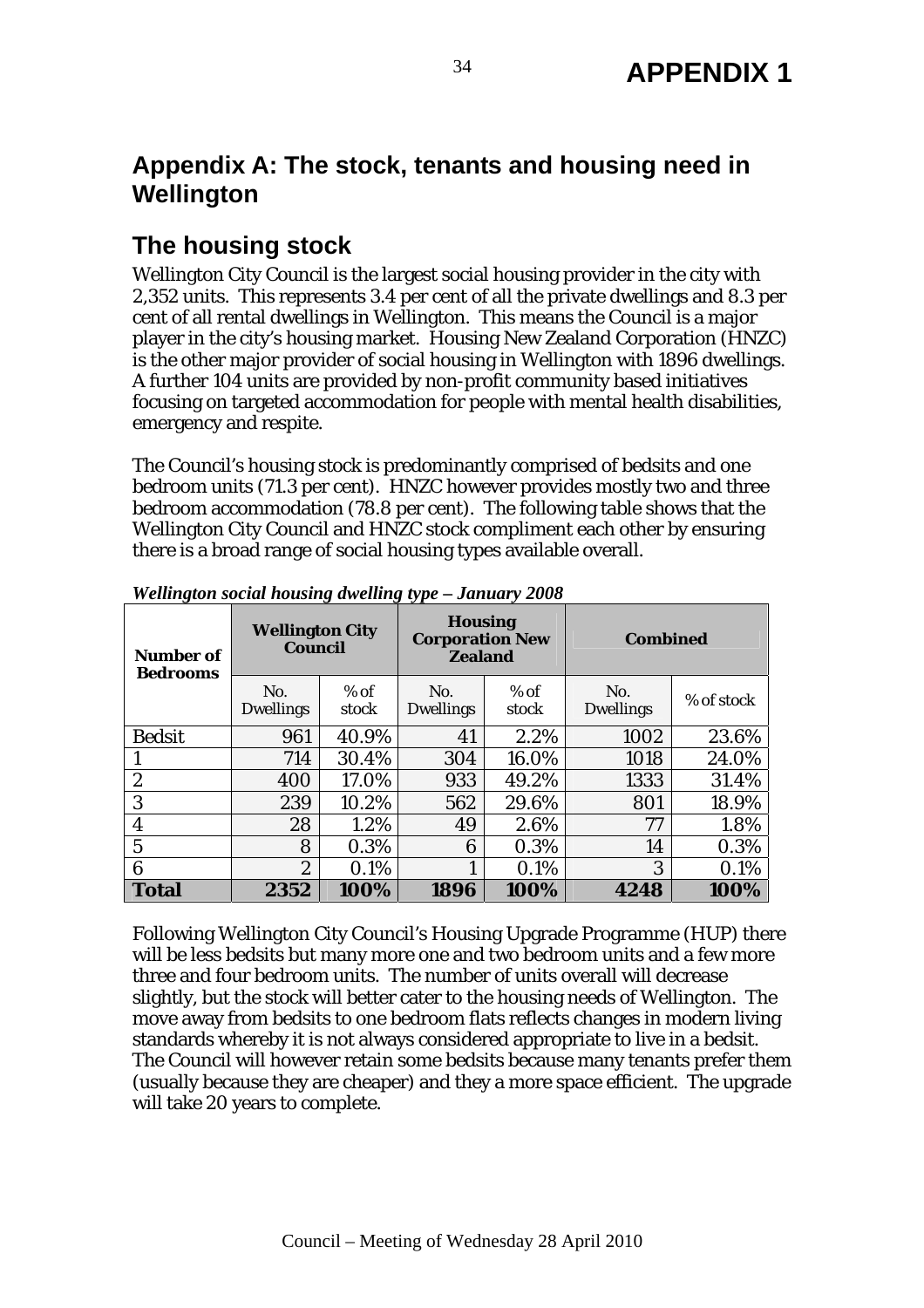| $110$ grunnic (1101) |                      |               |            |          |                   |               |  |
|----------------------|----------------------|---------------|------------|----------|-------------------|---------------|--|
| <b>Housing type</b>  | <b>No. dwellings</b> |               | % of stock |          | <b>Bed spaces</b> |               |  |
|                      | Current              | Post HUP      | Current    | Post HUP | Current           | Post HUP      |  |
| <b>Bedsit</b>        | 961                  | 556-643       | 40.9%      | 26%-30%  | 961               | 556-643       |  |
| 1 bedroom            | 714                  | 750-788       | 30.4%      | 36%      | 1428              | 1500-1576     |  |
| 2 bedrooms           | 400                  | 492-439       | 17.0%      | 24%-20%  | 1600              | 1968-1756     |  |
| 3 bedrooms           | 239                  | 261-258       | 10.2%      | 12%      | 1434              | 1566-1548     |  |
| 4 bedrooms           | 28                   | 37-33         | 1.2%       | 2%       | 224               | 296-264       |  |
| 5 bedrooms           | 8                    | $\mathbf{5}$  | 0.3%       |          | 80                | 50            |  |
| 6 bedrooms           | $\boldsymbol{2}$     | 3             | 0.1%       |          | 24                | 36            |  |
| <b>Total</b>         | 2352                 | 2104-<br>2169 | 100%       | 100%     | 5751              | 5972-<br>5873 |  |

*Wellington City Council's housing type – current and post Housing Upgrade Programme (HUP)* 

An analysis of the waiting list shows that the demand for Council housing is roughly proportional to the profile of the housing stock – that is, highest demand is for the stock in greatest supply. The following table shows that 70.1% of applicants are seeking bedsit or one bedroom properties which comprise 71.3% of the stock (the higher demand for bedsits is likely to reflect the lower cost of this accommodation). 28.8% of applicants are seeking two or three bedroom dwellings which comprise 27.2% of the stock.

*Analysis of waiting list at 1 July 2009* 

| <b>Property</b>     | <b>Number on</b><br>waiting list |                   | <b>Portfolio Profile</b> |            |
|---------------------|----------------------------------|-------------------|--------------------------|------------|
| <b>Type</b>         |                                  | <b>Percentage</b> | No.<br><b>Dwellings</b>  | % of stock |
| <b>Bedsit</b>       | 260                              | 62.4%             | 961                      | 40.9%      |
| <b>One Bedroom</b>  | 32                               | 7.7%              | 714                      | 30.4%      |
| <b>Two Bedroom</b>  | 91                               | 21.8%             | 400                      | 17.0%      |
| <b>Three</b>        | 29                               | 7.0%              |                          |            |
| <b>Bedroom</b>      |                                  |                   | 239                      | 10.2%      |
| <b>Four Bedroom</b> | $\overline{5}$                   | 1.2%              | 28                       | 1.2%       |
| <b>Five Bedroom</b> | 0                                | $0.0\%$           | 8                        | 0.3%       |
| <b>Six Bedroom</b>  | 0                                | 0.0%              | $\boldsymbol{2}$         | 0.1%       |
| <b>Total</b>        | 417                              | 100%              | 2352                     | 100%       |

# **Who currently lives in Council homes?**

Wellington City Council has targeted its housing at a number of priority groups. The following table outlines the percentage of housing units occupied by each priority group.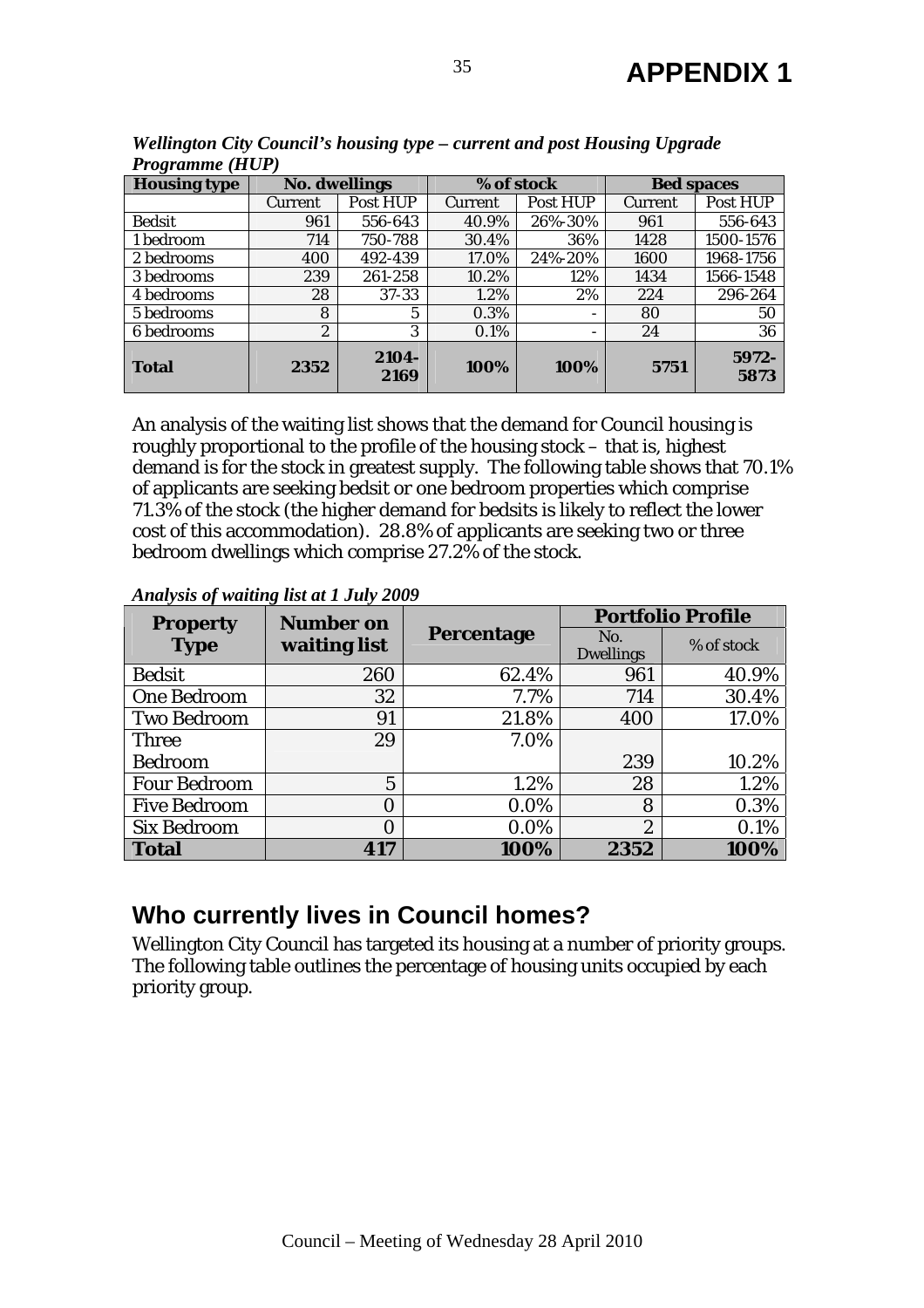*Household by priority group* 

| Group                      | $\mathbf{C}$<br>% of stock |
|----------------------------|----------------------------|
| <b>Fit Elderly</b>         | 10.0%                      |
| Refugee                    | 9.7%                       |
| <b>Low Level</b>           | 14.7%                      |
| Psychiatric                |                            |
| <b>Multiple</b>            | 38.0%                      |
| <b>Disadvantaged</b>       |                            |
| Rent less than             | 8.6%                       |
| 50% of income              |                            |
| <b>Migrant</b>             | 7.4%                       |
| <b>Physical Disability</b> | 0.9%                       |
| <b>No Priority Group</b>   | 10.7%                      |
| <b>Total</b>               | 100%                       |

The largest group is the multiple disadvantaged at 38%. Refugees and migrants comprise 17.1%.

*Household type by gender* 

| .<br><b>Household Type</b> | % Overall | % Female | % Male |
|----------------------------|-----------|----------|--------|
| <b>Single Adult</b>        | 65.6%     | 34.5%    | 65.5%  |
| <b>Two Adults</b>          | 9.7%      | 52.7%    | 47.3%  |
| Three+ Adults              | 3.2%      | 36.1%    | 63.9%  |
| Single Adult + Children    | 8.0%      | 80.9%    | 19.1%  |
| Two Adults + Children      | 10.3%     | 48.7%    | 51.3%  |
| Three+ Adults + Children   | 3.3%      | 56.6%    | 43.4%  |
| <b>Total</b>               | 100%      | 100%     | 100%   |

Nearly two thirds of Council tenants are single adults living alone (65.6%), the majority of whom are male (65.5%). Just over one fifth  $(21.6%)$  of dwellings are occupied by adults with children. 80.9% of single adults with children are female.

| <b>Ethnic group</b>   | <b>Percentage of</b> |
|-----------------------|----------------------|
|                       | households           |
| African (other)       | 1.4%                 |
| Asian (other)         | 7.6%                 |
| <b>Chinese</b>        | 10.9%                |
| Ethiopian             | 3.6%                 |
| Indian                | 4.1%                 |
| Maori                 | 13.8%                |
| <b>Middle Eastern</b> | 7.9%                 |
| Pacific Island        | 10.0%                |
| Pakeha/European       | 35.3%                |
| <b>Russian</b>        | 1.1%                 |
| Somali                | 4.2%                 |

*Percentage of households by ethnicity of head tenant*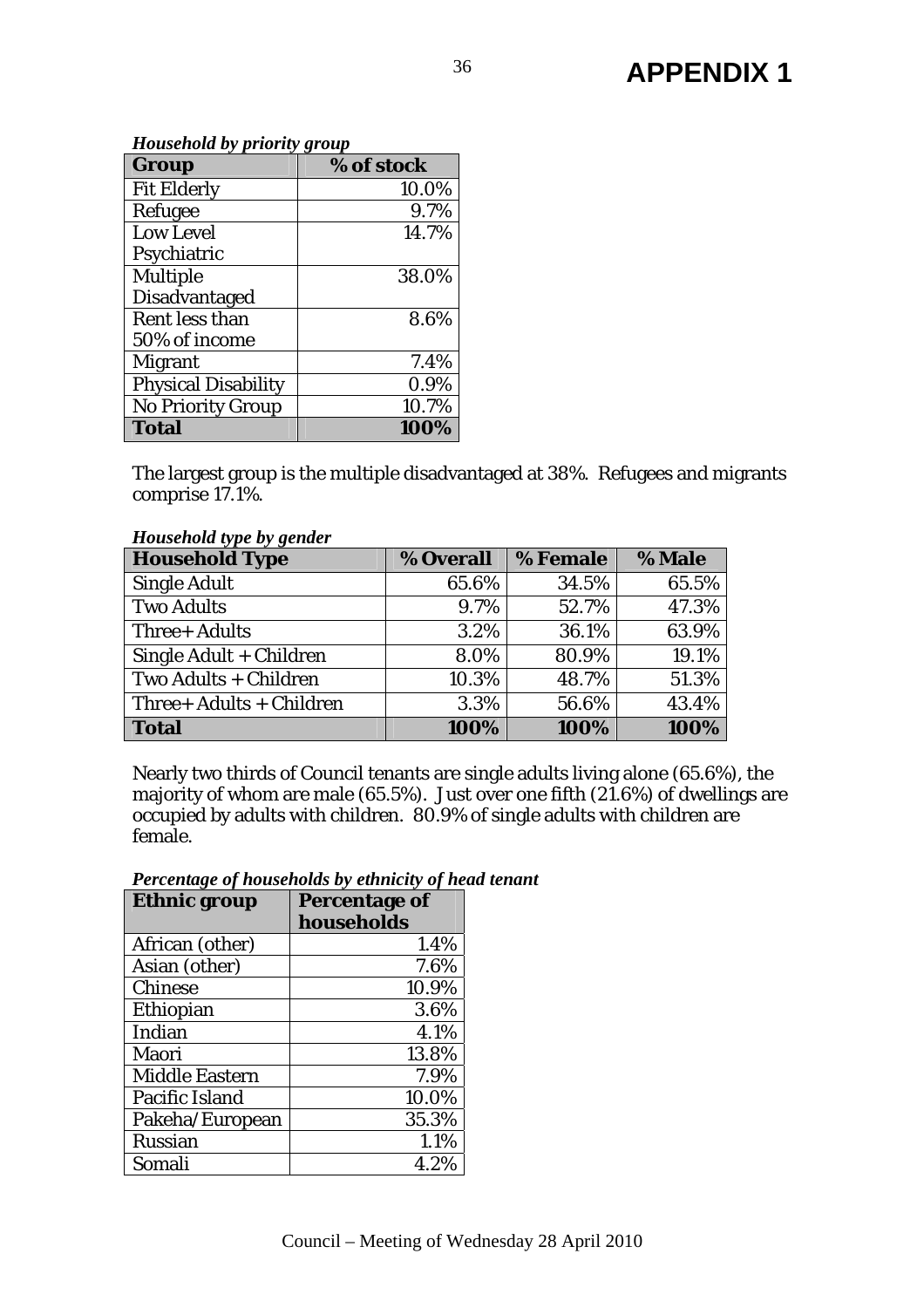There is a diverse range of ethnic groups in our social housing. No one group represents a majority.

The average length of tenancy in the Council's homes is 6.6 years. Most applicants are housed within 6 months of being placed on the housing register.

# **Housing need in Wellington**

## **Demographic profile**

Wellington City's average household income is higher than the New Zealand average. Wellington also has a relatively young age profile however the number of older people is expected to increase.

Most of the population growth in the Wellington region is predicted to occur in Wellington City, although the rate of growth will decrease over time. In Wellington people are tending to own their own homes later in life and overall there is projected to be a decline in the number of people who own their own homes. This means the majority of growth in the number of households will be in rented accommodation rather than owned.

The following graph shows the number of households broken down by composition and any change expected over the next 10 years. It shows that the number of 'couple with out children' and 'one-person' households is expected to increase quite significantly whereas the number of two parent households is predicted to decrease slightly. The number of one parent households is predicted to increase slightly.



 $2001 \square 2006 \square 2011 \square 2016 \square 2021$ 



Source: Statistics New Zealand and DTZ (2007)